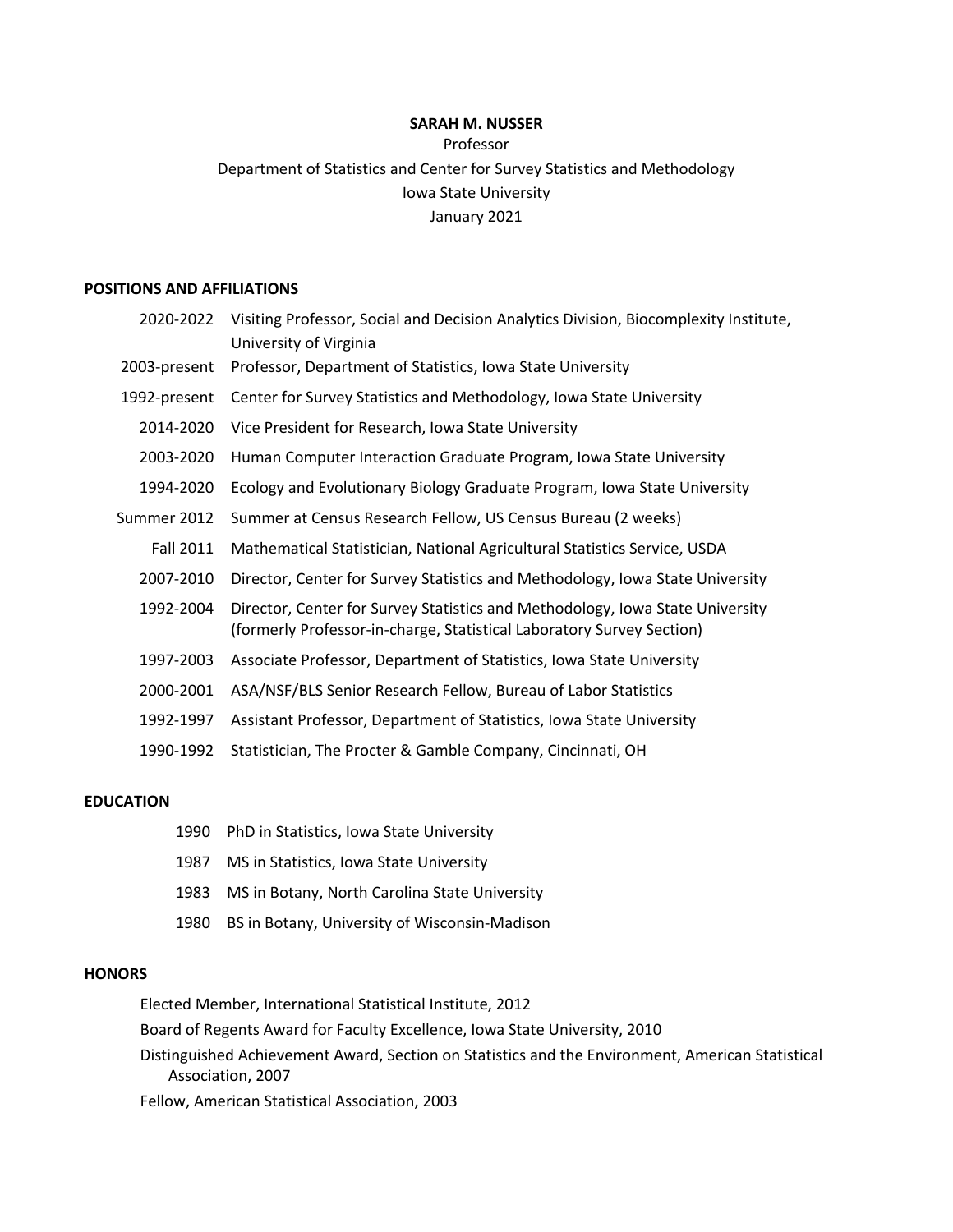#### **RESEARCH ADMINSTRATION (2014-2020)**

#### **ISU OFFICE OF THE VICE PRESIDENT FOR RESEARCH**

As Vice President for Research, led efforts to advance and support the research mission at Iowa State University, engaging in partnerships with colleges and other units at ISU. Developed interdisciplinary research portfolio through small and large-scale initiatives, increasing external research funding by 27% and establishing four new externally sponsored research centers. Engaged with national associations to promote open science and address research policy issues. Created campus programs for faculty research development, sponsored research support, and ethical research practice. Oversaw interdisciplinary research centers and service units for sponsored funding, research integrity, and research facilities.

#### **EXTERNAL COMMITTEES, COUNCILS AND BOARDS**

|              | 2020-present Member, National Advisory Panel, National Community Learning Network                                                                                 |
|--------------|-------------------------------------------------------------------------------------------------------------------------------------------------------------------|
| 2019-present | Chair (2020-), Steering Committee, AAU-APLU Accelerating Public Access to<br>Research Data Project                                                                |
| 2019-present | Member, Consensus Panel for Transparency and Reproducibility of Federal Statistics,<br>National Academies of Science, Engineering and Medicine                    |
| 2019-present | Member, National Institutes of Health Advisory Committee to the Director Working<br>Group on Enhancing Rigor, Transparency and Translatability in Animal Research |
| 2016-present | Chair (2021-2023) / Vice Chair (2020) / Member, Board on Research Data and<br>Information, National Academies of Science, Engineering and Medicine                |
| 2020         | Member, Planning Committee for Developing a Toolkit for Fostering Open Science<br>Practices: A Workshop, National Academies of Science, Engineering and Medicine  |
| 2020         | Member, Committee on Seventh Edition of Principles and Practices for a Federal<br>Statistical Agency, National Academies of Science, Engineering and Medicine     |
| 2019-2020    | Member, Senior Research Officer Meeting Planning Committee, Association of<br><b>American Universities</b>                                                        |
| 2017-2020    | Member, Chair-Elect (2019), Chair (2020) of Executive Committee, Council on<br>Research, Association for Public and Land-Grant Universities                       |
| 2014-2020    | Member, Committee on National Statistics, National Academies of Science,<br><b>Engineering and Medicine</b>                                                       |
| 2018-2019    | Member, Organizing Committee for AAU-APLU NSF Workshop to Accelerate Public<br>Access to Research Data                                                            |
| 2016-2019    | Co-chair, Public Access Working Group, Association of American Universities<br>(planning and advocacy for open access publications and data sharing)              |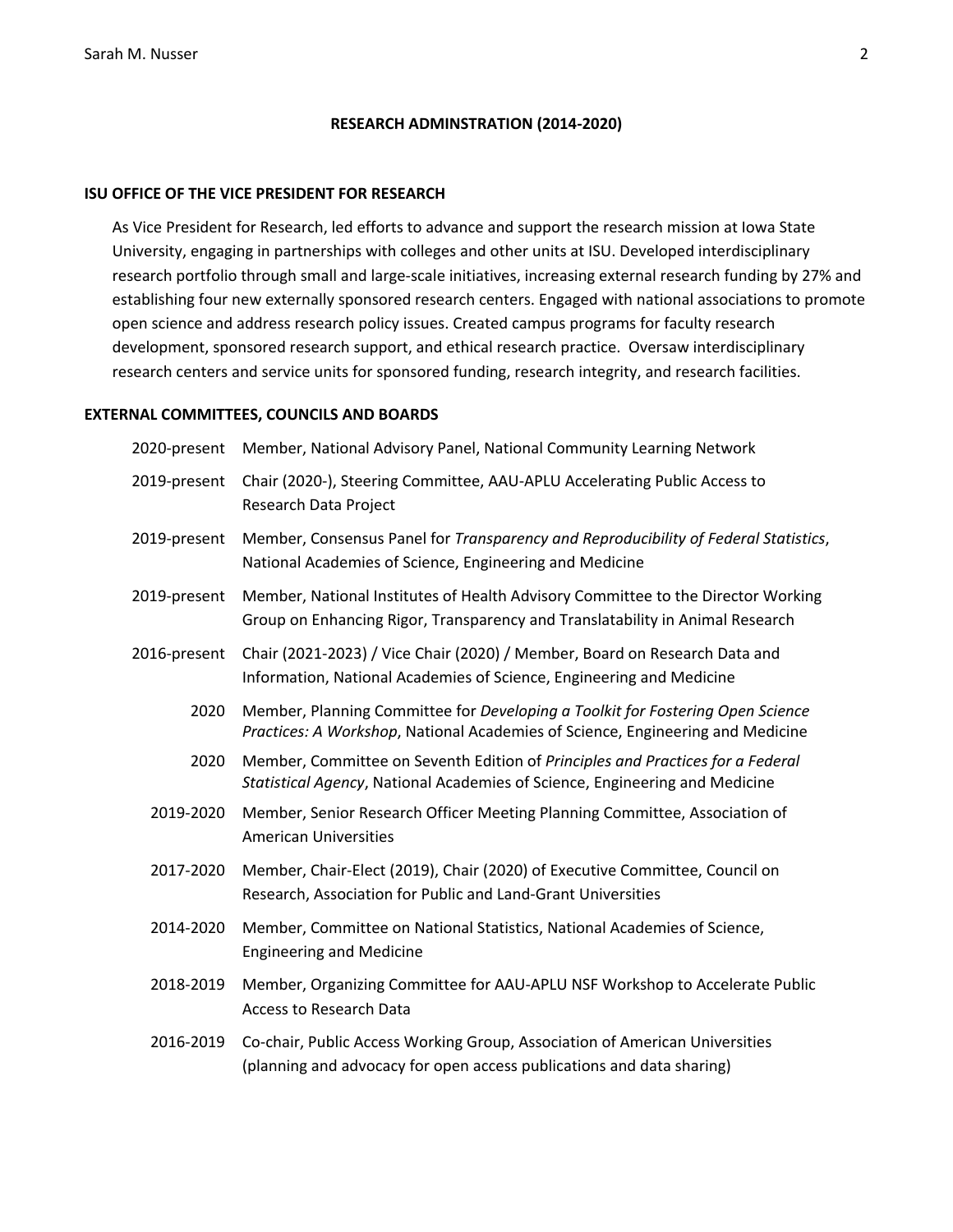- 2018 Member, Steering Committee, Iowa Bioscience Platforms, Iowa Economic Development Authority
- 2016-2017 Member, Committee to produce the Sixth Edition of *Principles and Practices for a Federal Statistical Agency*, National Academies of Science, Engineering and Medicine
- 2015-2016 Member, Senior Research Officer Meeting Planning Committee, Association of American Universities

#### **IOWA STATE UNIVERSITY COMMITTEES, COUNCILS AND CABINETS**

- 2020 Co-chair, Research Working Group, Emergency Operations Committee
- 2019-2020 Member, Improved Service Delivery Advisory Committee
- 2017-2020 Chair, Ames Laboratory Scientific Advisory Committee
- 2015-2020 Member, United Way Iowa State University Leadership Committee
- 2014-2020 Member, Provost's Council
- 2014-2020 Member, President's Cabinet
- 2018-2019 Co-chair, Institutional Effectiveness Leadership Team
- 2018-2019 Co-chair, Ames Laboratory Chief Research Officer Search Committee
- 2017-2018 Co-chair, Iowa State University Vice President for Extension and Outreach Search Committee
	- 2016 Member, Senior Vice President for University Services Search Committee

#### **ADVISORY BOARDS**

- 2019-2020 Member (ex officio), Iowa Bioscience Development Corporation Advisory Board
- 2017-2020 Member, Joint BioEnergy Institute, JBEI Board of Directors (DOE Bioenergy Research Center led by Lawrence Berkeley National Laboratory)
- 2014-2020 Member, Advisory Board, Iowa State University Research Foundation
- 2014-2020 Member, Advisory Board, Iowa State University Research Park
- 2015-2019 Member, Advisory Board, College of Public Health, University of Iowa

#### **OPINIONS**

Federal funds are a wise investment, *The Cedar Rapids Gazette*, April 23, 2017

Leverage university research to expand Iowa's bioscience economy, *Des Moines Business Record*, August 10, 2018

### **REPORTS**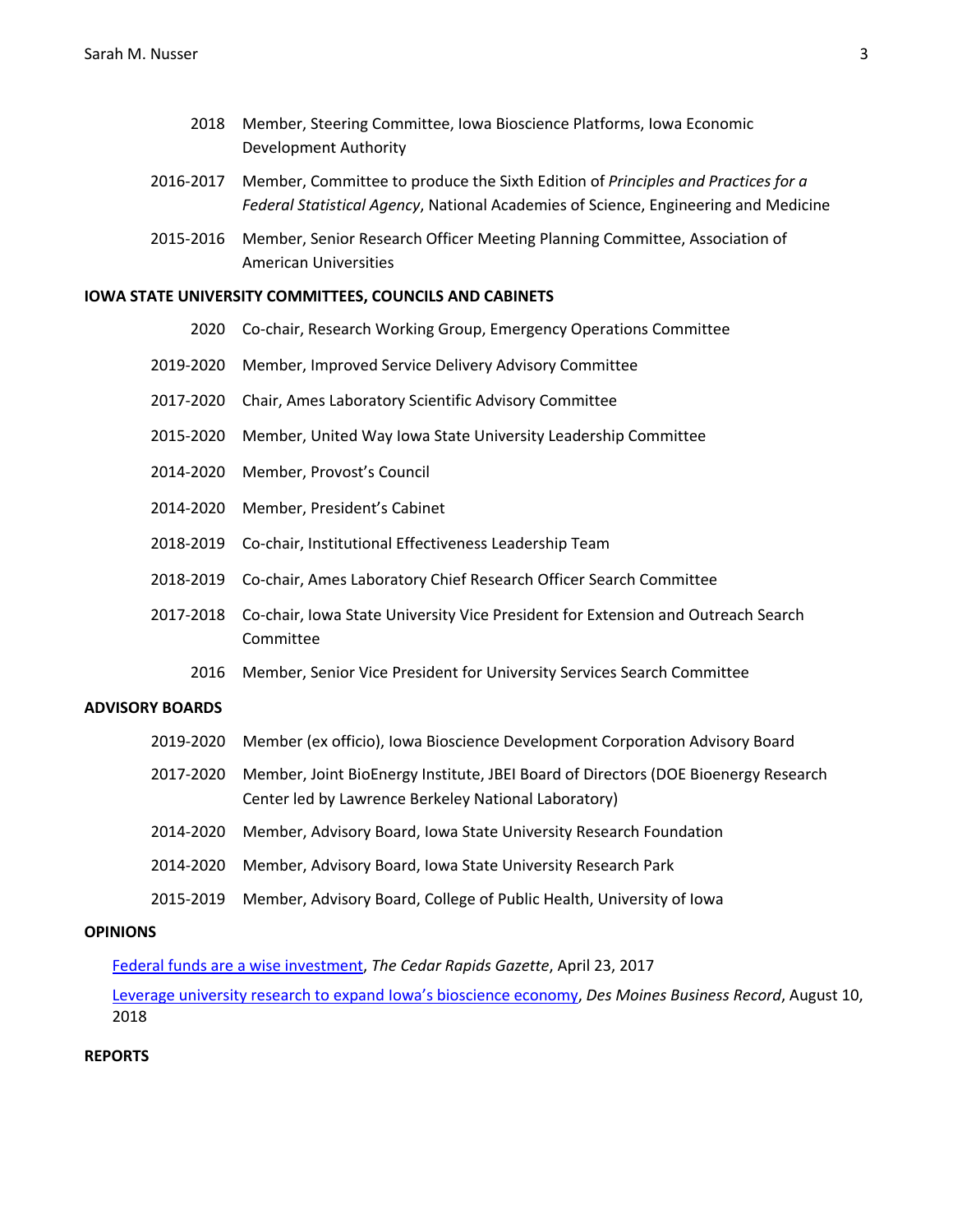Redd, K. J., Steen, K., Nusser, S., Smith, T., Walters, T, Chasen, J., Luther, J., and Reecy, J. 2019. Accelerating Public Access to Research Data: Workshop Report. Washington, District of Columbia: Joint publication by the Association of Public and Land-grant Universities and Association of American Universities. DOI: 10.31219/osf.io/63mxh. Available at https://www.aplu.org/projects-and- initiatives/research-science-andtechnology/public-access/workshop-on-public-access-report-aplu- aau-2019.pdf.

# **ARTICLES**

Daniel S. Katz, Gabrielle Allen, Lorena A. Barba, Devin R. Berg, Holly Bik, Carl Boettiger, Christine L. Borgman, C. Titus Brown, Stuart Buck, Randy Burd, Anita de Waard, Martin Paul Eve, Brian E. Granger, Josh Greenberg, Adina Howe, Bill Howe, May Khanna, Timothy L. Killeen, Matthew Mayernik, Erin McKiernan, Chris Mentzel, Nirav Merchant, Kyle E. Niemeyer, Laura Noren, Sarah M. Nusser, Daniel A. Reed, Edward Seidel, MacKenzie Smith, Jeffrey Spies, Matt Turk, John D. Van Horn, and Jay Walsh*.* 2019. The principles of tomorrow's university. *F1000Research*, 7:1926.

S. Keller, S. Nusser, Stephanie Shipp, C. E. Woteki. 2018. Helping communities use data to make better decisions. *Issues in Science and Technology.* Spring 2018.

Shipp, S., C. Woteki, S. Keller, S. M. Nusser. 2017. How to put data to work in your neighborhood. *The Conversation*, December 10, 2017.

# **PRESENTATIONS**

- 1. Academic perspectives on sharing research data, CHORUS Forum on Open Access Policies and Compliance in a Global Context, online, 2020
- 2. Embracing open scholarship at research universities, Transforming Research Conference, Washington, DC, 2019
- 3. How can funders help researchers and universities accelerate public access to research data, Research Funders Summit, Washington, DC, October 2018
- 4. Motivating campus to embrace open scholarship, Merrill Research Retreat, Nebraska City, NE, July 2018
- 5. New VPRs orientation (panelist), Council on Research Annual Meeting, Association for Public and Land Grant Universities, State College, PA, June 2018
- 6. AAU-APLU Public Access Working Group update, Council on Research Summer Meeting, Association of Public and Land Grant Universities, Reno NV, July 2017
- 7. New VPRs orientation (panelist), Council on Research Summer Meeting, Association of Public and Land Grant Universities, Reno NV, July 2017
- 8. Open data: perspectives from academia, Board on Research Data and Information, National Academies, Washington, DC, October 2016
- 9. Assessing federal agency public access data policies and what they will mean for research universities, Chief Academic Officers Meeting, Association for American Universities, Laguna Beach, CA, September 2016
- 10. Public access implementation from an institutional perspective, National Council of University Research Administrators Annual Meeting, discussion panel with J. Sebeok (AAU) and J. Chasen (U Kansas), Washington, DC, August 2016
- 11. New VPRs orientation (panelist), Council on Research Annual Meeting, Association for Public and Land Grant Universities, Morgantown, WV, August 2016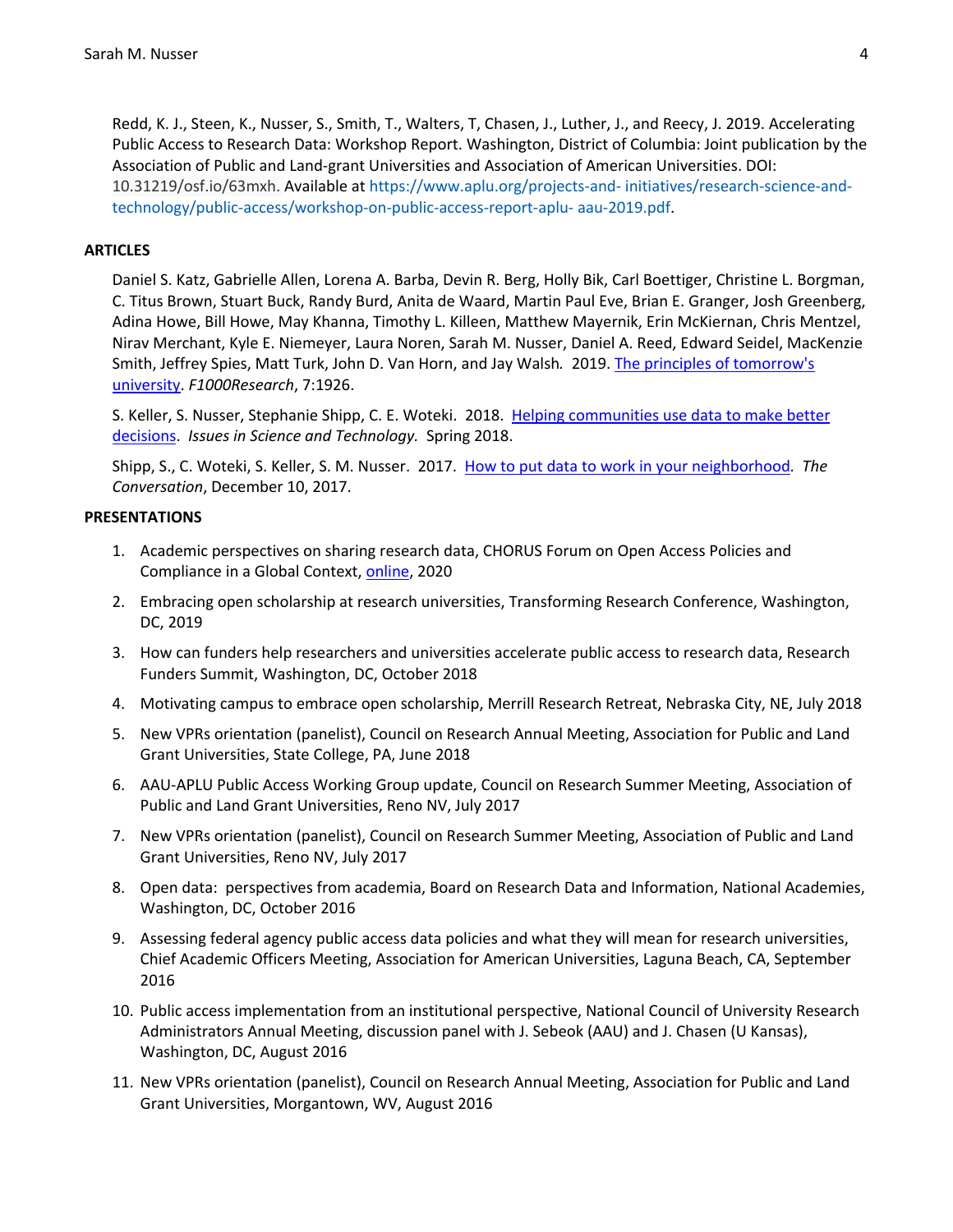- 12. Open science and the need for education about data, Department Chairs Workshop, American Statistical Association, Alexandria, VA, July 2016
- 13. Assessing Federal Agency Public Access Data Policies and What They Will Mean for Research Universities, Senior Research Officers Meeting, Association for American Universities, co-led with P. Schiffer (U Illinois, Urbana-Champaign), Laguna Beach, CA, March 2016
- 14. The National Resources Inventory: the potential of small survey programs to break new ground. Committee on National Statistics, National Academies, Washington, DC February 2016
- 15. The Midwest Big Data Hub, Iowa Innovation Council, Des Moines, IA, January 2016
- 16. A newcomer's view of research administration in uncertain times, Merrill Research Retreat, Nebraska City, NE, July 2014

### **FUNDING**

- 1. EAGER: Improving the Quality and Reducing the Burden of Producing and Reusing Publicly Accessible Research Data. NSF (2039677). PI: S Nusser, Co-PI: G. Kormaz (U Virginia). 8/24/2020-8/31/22, \$300,000.
- 2. Conference and National Summits to Develop a Guide to Accelerating Public Access to Research Data at Academic Institutions. (NSF 1939279). PI: T Smith (AAU), Co-PI: K Redd (APLU), S Nusser (replaced G Madden, Penn State U, 2020), R Samors. 9/15/2019 – 3/1/2022, \$191,486.
- 3. BD Hubs: Collaborative Proposal: Midwest: Midwest Big Data Hub: Building Communities to Harness the Data Revolution. NSF (1916391). PI: J. Reecy, Co-PIs: J. Colletti, S. Nusser, C. Lawrence-Dill, 06/01/2019- 5/31/2023, \$98,792. (co-PI relinquished in 2020)
- 4. BD Hubs: Midwest: SEEDCorn: Sustainable Enabling Environment for Data Collaboration Seed Corn. NSF (1550320) – subcontract from U Illinois Urbana-Champaign prime. PI: S. M. Nusser, 10/1/15 – 8/31/19, \$220,328.
- 5. I3: Strengthening the professorate at Iowa State University: a campus network to enable strong science and diverse communities. NSF (0963584). PI: S.M. Nusser, Co-PIs: D.T. Rover, M.C. Shelley, B.S. Bowen, 4/2/10 – 12/31/17, \$1,248,727.

# **RESEARCH, TEACHING, PROFESSIONAL PRACTICE (through 2013)**

### **CENTER ADMINISTRATION**

Director (1992-2004, 2007-2010), ISU Center for Survey Statistics and Methodology (previously Statistical Laboratory Survey Section). Directed the ISU-USDA Natural Resources Conservation Service cooperative agreement activities for the National Resources Inventory (1992-2014), a long-standing cooperative agreement at approximately \$3 million per year, and numerous other sponsored research and survey projects. Oversaw center staffing, activities of 5 faculty, 10-12 graduate students, and 25 methodology and survey systems staff.

### **FUNDING**

1. Statistical and survey methodological support for the Conservation Effects Assessment Project, USDA Natural Resources Conservation Service. PI: S. M. Nusser, Co-PIs: J-K. Kim, C. L. Yu, Z. Zhu, E. Berg. 9/18/13 – 9/17/15, \$300,000. [PI transferred to E. Berg in 2014]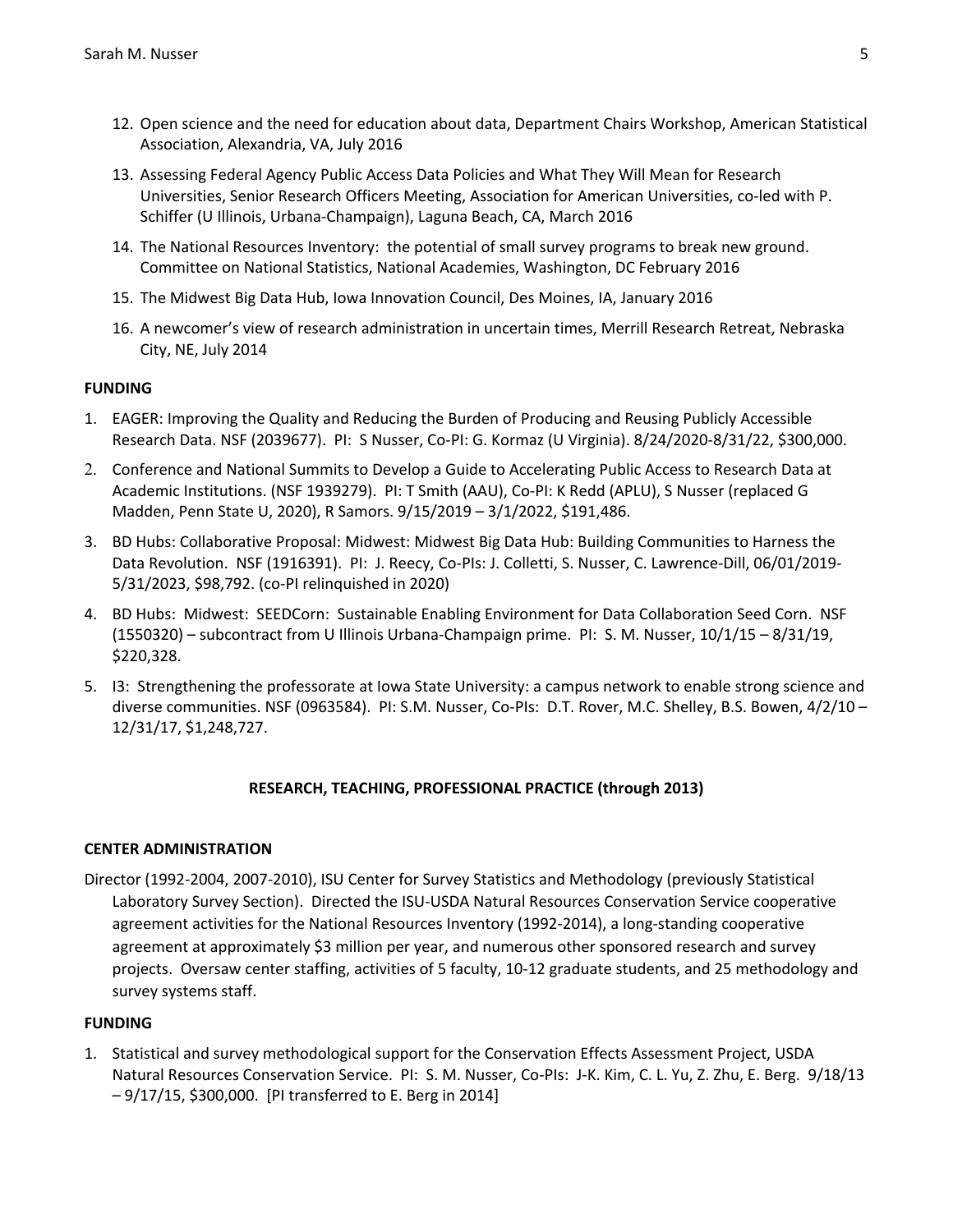- 2. Statistical and survey methods support for the BLM-Managed Lands Survey program, DOI Bureau of Land Management. PI: S. M. Nusser, Co-PIs: J-K. Kim, C. L. Yu, Z. Zhu, E. Berg. 9/15/13 – 9/30/18, \$350,000. [PI transferred to C. L. Yu in 2014]
- 3. New approaches for area frame development, area sample design, and geospatial data collection, USDA National Agricultural Statistics Service. PI: S. M. Nusser, Co-PIs: J-K. Kim, C. L. Yu, Z. Zhu. 3/1/2011- 9/30/2015, \$962,800. [PI transferred to J-K. Kim in 2014]
- 4. Statistical and survey methods support for the National Resources Inventory, USDA Natural Resources Conservation Service. PI: S. M. Nusser, Co-PIs: J-K. Kim, C. L. Yu, Z. Zhu, E. Berg. [PI transferred to Z. Zhu in 2014]

| $7/1/13 - 6/30/14$  | 2,550,000 |                    |           |
|---------------------|-----------|--------------------|-----------|
| $7/1/12 - 6/30/13$  | 3,100,000 | 2/15/02 - 12/31/02 | 1,500,000 |
| $7/1/11 - 6/30/12$  | 2,550,000 | 10/1/00 - 2/28/02  | 1,700,000 |
| $5/1/10 - 7/31/11$  | 2,550,000 | 10/1/99 - 9/30/00  | 1,100,000 |
| $3/1/09 - 4/30/10$  | 2,550,000 | 10/1/98 - 9/30/99  | 1,090,000 |
| $2/1/08 - 3/31/09$  | 2,450,000 | 10/1/97 - 9/30/98  | 978,000   |
| $1/1/07 - 3/31/08$  | 2,450,000 | 10/1/96 - 9/30/97  | 700,000   |
| $1/1/06 - 1/31/07$  | 2,236,500 | 10/1/95 - 9/30/96  | 800,000   |
| $9/1/04 - 12/31/05$ | 2,688,887 | 10/1/94 - 9/30/95  | 650,000   |
| $9/24/03 - 1/23/05$ | 2,180,000 | 10/1/93 - 9/30/94  | 651,000   |
| $1/1/03 - 9/23/03$  | 1,700,000 | 10/1/92 - 9/30/93  | 686,000   |
|                     |           |                    |           |

- 5. Developing integrated grazingland surveys, USDA Natural Resources Conservation Service. PI: S. M. Nusser, Co-PI: Cindy Yu. 7/1/12 – 6/30/13, \$150,000.
- 6. A measurement error approach to estimating usual daily physical activity distributions, National Institutes of Health. PI: G. Welk. Co-PIs: S. Nusser, A. Carriquiry. 9/15/2008-5/31/2014, \$2,468,635.
- 7. Effects of community assets on rural business development, USDA Economic Research Service. PI: C. Yu, Co-PIs: S. Nusser, S. Huck. 9/29/2010-9/30/2013. \$680,873.
- 8. Stress, financial management, and childhood obesity, US Department of Agriculture (subcontract from U Illinois at Urbana-Champaign). PI:S. Nusser, Co-PIs: S. Garasky, M. Larsen. 1/1/2009 – 1/14/2013, \$349,370.
- 9. New approaches for area frame development, area sample design, and geospatial data collection, USDA National Agricultural Statistics Service. PI: S. M. Nusser, Co-PIs: J-K. Kim, C. L. Yu, Z. Zhu. 9/1/2010- 9/1/2012, \$50,000.
- 10. Accommodating individual differences in software designed for location-based survey tasks, National Science Foundation. PI: S. Nusser, Co-PI: L. Miller. 10/1/2008-7/31/2012, \$230,189 (plus \$8,000 Research Experience for Undergraduates Award).
- 11. Accommodating individual differences in map-based field survey software on handheld computers, U.S. Census Bureau. PI: S. M. Nusser, Co-PI: L. L. Miller, M. L. Rusch. 9/1/07 – 12/31/08, \$24,991.
- 12. A non-parametric approach to population size estimation for multiple system capture-recapture surveys, National Science Foundation. PI: S. X. Chen, Co-PIs: J. D. Opsomer, S. M. Nusser. 9/1/05 – 8/31/08, \$299,495.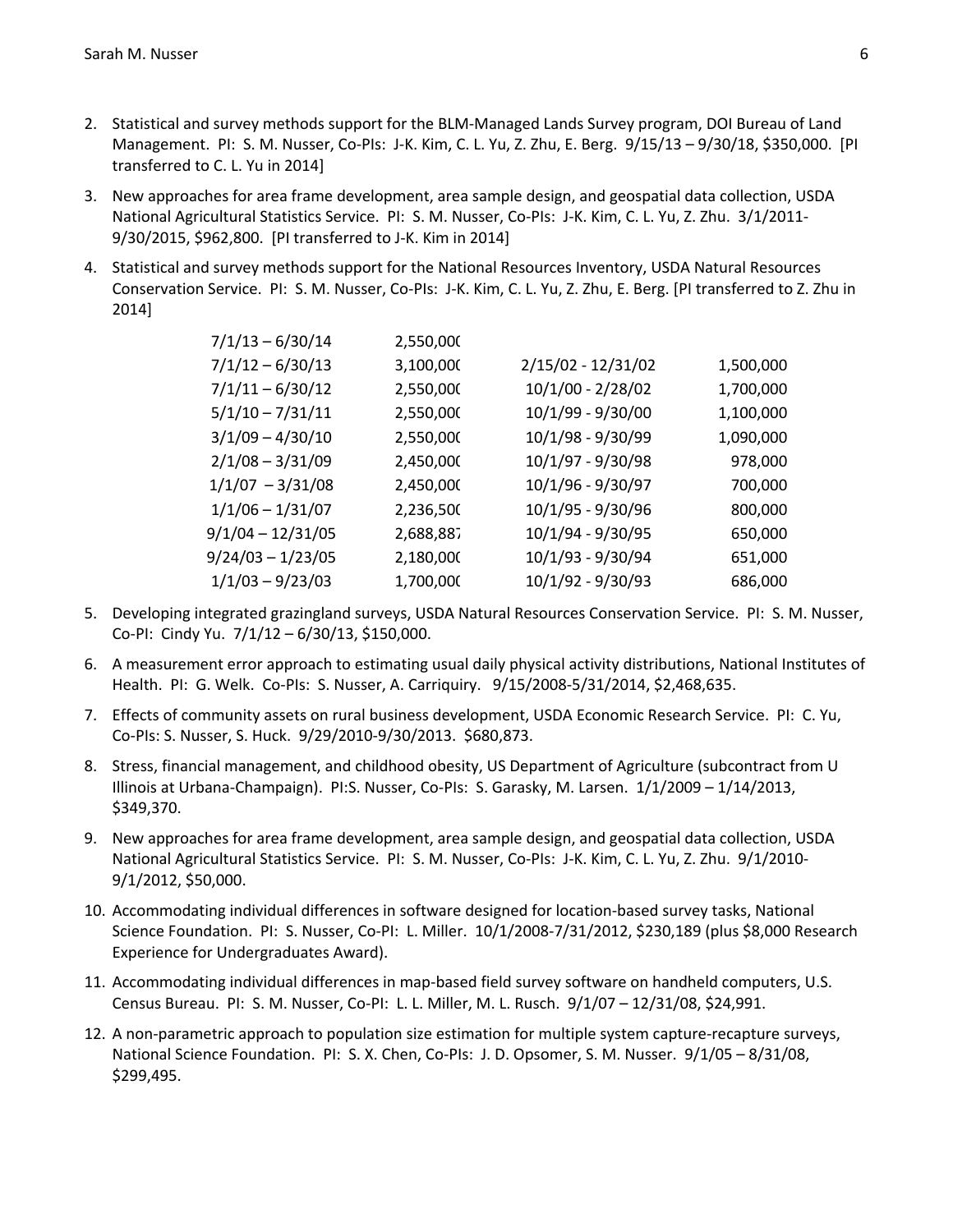- 13. The impact of biorenewable technologies on communities across Iowa, Iowa State University College of Human Sciences. PI: C. Gunderson, Co-PIs: C. Fletcher, M. D. Larsen, S.M. Nusser. 2/01/07 – 1/31/08, \$15,000; 7/01/07-6/30/08, \$22,000.
- 14. Individual variability and spousal synchronicity in cognition, affect, and health: conducting multiple daily assessments, Iowa State University College of Human Sciences. PI: J. Margrett, Co-PIs: G. Welk, S.M. Nusser. 12/15/06 – 7/15/07, \$9,978.
- 15. The development of a cognitive model to simulate lister behavior and decision-making for map-based tasks specific to address canvassing, U.S. Census Bureau. PI: S. M. Nusser, Co-PI: L. L. Miller, M. L. Rusch. 8/1/05 – 12/15/06, \$24,990.
- 16. Geospatial knowledge in complex mobile field settings, National Science Foundation. PI: S. M. Nusser, Co-PIs: L. M. Miller, J. H. Oliver, M. F. Goodchild, K. Clarke, M. Turk, M. Höllerer. 10/1/03-9/30/06, \$225,000.
- 17. Strategies for improving abilities to use digital maps, Bureau of Labor Statistics. PI: S. M. Nusser. 9/02-8/04, \$25,000.
- 18. Enabling the creation and use of GeoGrids for next generation geospatial information, National Science Foundation (subcontract from U. Maine). PI: S. M. Nusser; Co-PIs: H. S. Stern, L. M. Miller. 9/15/01- 9/14/05, \$450,000.
- 19. Collecting and using geospatial data in the field: an extensible framework and testbed, National Science Foundation. PI: S. M. Nusser; Co-PIs: L. M. Miller, M. F. Goodchild, K. Clarke. 7/01/00-12/31/04, \$1,670,900.
- 20. Mobile computing, BAE Systems. PI: S. M. Nusser; Co-PIs: L. M. Miller, M. F. Goodchild, K. Clarke. 7/01/00- 12/31/04, \$65,000.
- 21. Soils databases and statistical methods for soil surveys, USDA Natural Resources Conservation Service. PI: S. M. Nusser, Co-PIs: W. A. Fuller.

| 10/1/00 - 9/30/03 | 593,000 |                   |         |
|-------------------|---------|-------------------|---------|
| 10/1/99 - 9/30/00 | 338,000 | 10/1/95 - 9/30/96 | 644.570 |
| 10/1/98 - 9/30/99 | 600.000 | 10/1/94 - 9/30/95 | 620.960 |
| 10/1/97 - 9/30/98 | 664.000 | 10/1/93 - 9/30/94 | 423.640 |
| 10/1/96 - 9/30/97 | 540.000 | 10/1/92 - 9/30/93 | 564.375 |

- 22. Integrating and characterizing digital location data for computer-assisted survey information collection, Census Bureau. PI: S. M. Nusser. 8/15/00-3/31/02, \$26,350.
- 23. Using digital geospatial data in computer-assisted survey information collection, National Science Foundation, American Statistical Association, Bureau of Labor Statistics Senior Research Fellowship. PI: S. M. Nusser. 8/15/00-3/31/02, \$43,376.
- 24. Improving measurement of food security and hunger, USDA Economic Research Service. PI: H. H. Jensen; Co-PI: S. M. Nusser, J. D. Opsomer. 9/1/98-9/30/02, \$200,000.
- 25. At the interface of times series, measurement errors, and survey sampling: a conference in celebration of Wayne A. Fuller's 70<sup>th</sup> birthday, National Science Foundation. S. M. Nusser, Y. Amemiya, A. L. Carriquiry. 3/01/01-12/31/01, \$19,400.
- 26. Survey design considerations for evaluating welfare programs, USDA Economic Research Service and Dept. of Health & Human Services. Co-PIs: S. M. Nusser, C. N. Fletcher, H. H. Jensen. 9/99-9/01, \$170,000.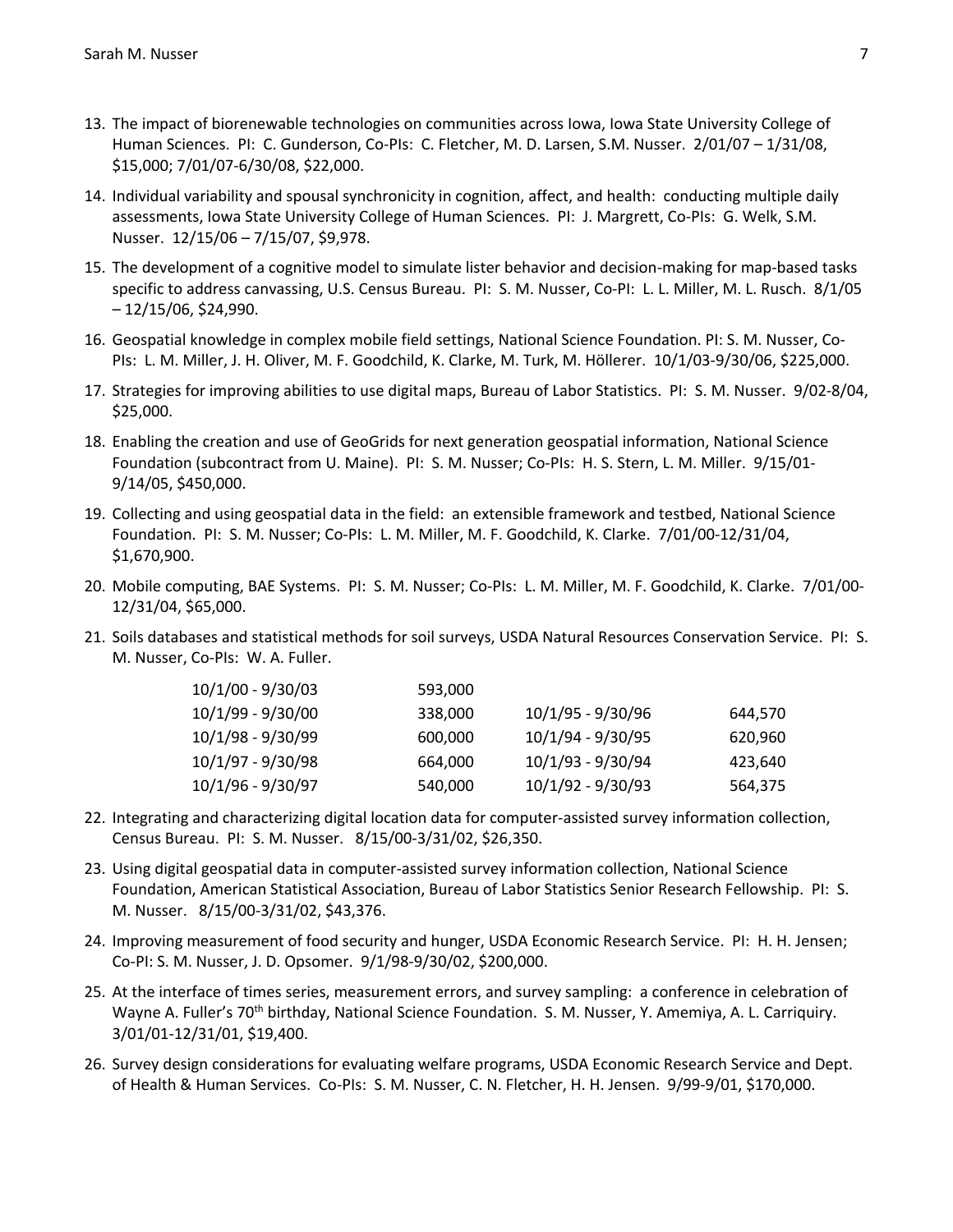- 27. Development of sampling methodologies to support the USDA nutrient database for standard reference, USDA Agricultural Research Service. PI: S. M. Nusser; Co-PI: A. L. Carriquiry. 6/15/98-6/14/01, \$31,650.
- 28. What is happening to food stamp exiters: An examination of their employment and other experiences using administrative and survey data. Co-PIs: H. H. Jensen, S. Garasky, S. M. Nusser. 10/1/98-9/30/00, \$400,000.
- 29. A framework for the dissemination, use and storage of geospatial images for field data collection, National Science Foundation. PI: S. M. Nusser; Co-PIs: P. M. Siegel, G. F. Covert, M. Egenhofer. 8/1/99-7/31/00, \$40,000.
- 30. Feasibility study for state-level welfare surveys, Census Bureau. PI: S. M. Nusser; Co-PI: C. N. Fletcher. 5/15/98-5/14/99, \$85,000.
- 31. Methods development for natural resource surveys, Natural Resources Inventory and Analysis Institute, USDA Natural Resources Conservation Service. PI: S. M. Nusser; Co-PIs: W. A. Fuller, F. J. Breidt, J. D. Opsomer. 10/1/95 – 9/30/99, \$721,780.
- 32. Watershed assessment studies, Watershed Sciences and Soil Quality Institutes, USDA Natural Resources Conservation Service. Co-PIs: S. M. Nusser and J. D. Opsomer. 4/1/97-9/30/98, \$93,000.
- 33. Estimating usual intake and biochemical measurement distributions for NHANES III, National Center for Health Statistics. PI: A. L. Carriquiry, Co-PI: S. M. Nusser. 10/1/96 – 9/30/98, \$73,320.
- 34. Statistical methods for dietary assessment, USDA Agricultural Research Service. PI: S. R. Johnson, Co-PIs: W. A. Fuller, H. H. Jensen, A. L. Carriquiry, S. M. Nusser. 10/1/92 – 9/30/96, \$786,931.
- 35. Statistical review of Minnesota's Fish Contaminant Monitoring Program, State of Minnesota. PI: M. S. Kaiser, Co-PIs: S. M. Nusser, F. J. Breidt. 7/1/94-12/31/95, \$79,350.

# **REFEREED PUBLICATIONS**

- 1. Beyler, N., W. Fuller, S. Nusser, and G. Welk. 2015. Predicting objective physical activity from self-report surveys: a model validation study using estimated generalized least-squares regression, *Journal of Applied Statistic*s, 42(3), 555-565.
- 2. Welk, G.J., Y. Kim, B. Stanfill, D.A. Osthus, M. Calabro, S. Nusser, and A. Carriquiry. 2014. Validity of 24 hour physical activity recall: Physical Activity Measurement Survey. *Medicine and Science in Sports and Exercise* 46(10) doi:10.1249/MSS.0000000000000314.
- 3. Batinov, G., K. Whitney, L. Miller, S. Nusser, B. Stanfill, and K. T. Ashenfelter. 2013. Evaluating the impact of spatial ability in virtual and real world environments. *Sixth International Conference on Advances in Computer-Human Interactions* (ACHI 2013). Nice, France. February 24 – February 24-28, 2013. p. 274-279.
- 4. S.M. Nusser. 2013. National Resources Inventory (NRI), US. *Encyclopedia of Environmetrics*, A.-H. El-Shaarawi and W. Piegorsch (eds), John Wiley & Sons Ltd: Chichester, UK. DOI: 10.1002/9780470057339.van004.pub2. Published online 1/15/2013.
- 5. S.M. Nusser and S. Zimmer. 2013. Sampling agricultural resources. *Encyclopedia of Environmetrics*, A.-H. El-Shaarawi and W. Piegorsch (eds), John Wiley & Sons Ltd: Chichester, UK. DOI: 10.1002/9780470057339.vnn032. Published online 1/15/2013.
- 6. Karl, J. W., M. C. Duniway, S. M. Nusser, J. D. Opsomer, R. S. Unnasch. 2012. Using very-large scale aerial (VLSA) imagery for rangeland monitoring and assessment: some statistical considerations. *Rangeland Ecology and Management*. 65(4):330-339.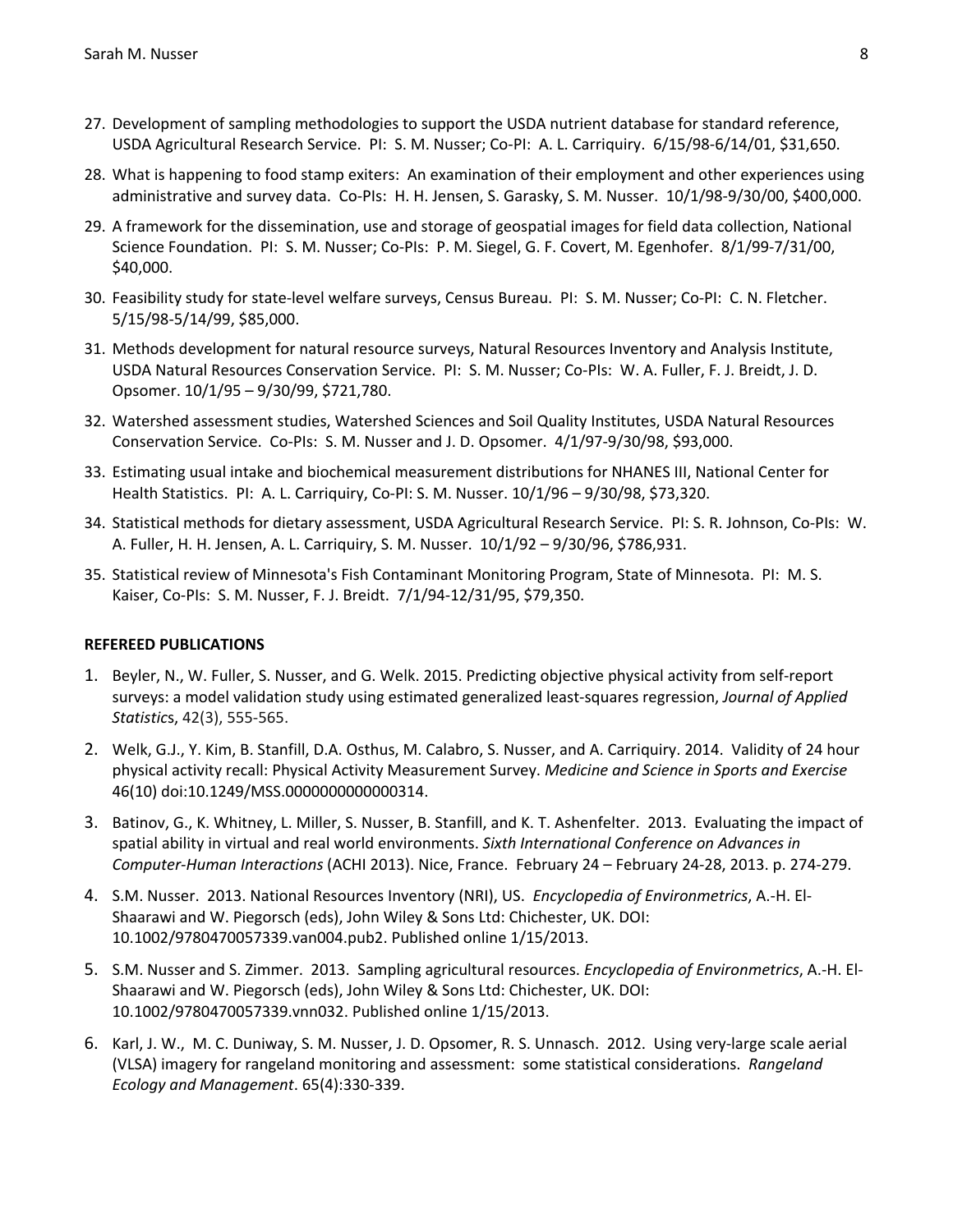- 7. Rusch, M. L., S. M. Nusser, L. L. Miller, G. I. Batinov, K. C. Whitney. 2012. Spatial ability ad map-based software applications. *The 5th International Conference on Advances in Computer-Human Interactions.*  Valencia, Spain. pp. 35-40.
- 8. Nusser, S. M., Beyler, N. K., Fuller, W. A., Carrqiuiry, A. L., Welk, G. W., King, B. M. N. 2012. Modeling errors in physical activity recall data. *Journal of Physical Activity and Health*, 9(Supp 1):S56-S67.
- 9. Whitney, K. C., G. I. Batinov, L.L. Miller, S. M. Nusser, K. T. Ashenfelter. 2011. Exploring a map survey sensitivity to cognitive ability. *Proceedings of the 4th International Conference on Advances in Computer-Human Interactions*. Gosier, Guadeloupe, France. p. 63-68.
- 10. Batinov, G.I, Whitney, K.C., Nusser, S.M., Miller, L.L., Ashenfelter, K.T. 2011. Decision models for an address verification field task. *Proceedings of the 26th ISCA Conference on Computers and Their Applications*. New Orleans, LA. p. 9-14.
- 11. Tucker J. M., G. J. Welk, S. Nusser, D. A. Dzewaltowski, and N. Beyler. 2011. Estimating minutes of physical activity from PDPAR: validation of a prediction equation. *Journal of Physical Activity and Health*, 8:71-78.
- 12. Whitney, K.C., Batinov, G.I., Nusser, S.M., Miller, L.L., Ashenfelter, K.T. 2010. Understanding the user's approach toward location-based field tasks. *Proceedings of the 23rd ISCA Conference on Computer Applications in Industry and Engineering*. Las Vegas, NV. p. 156-161.
- 13. Nusser, S. M. and C. House. 2009. Sampling, data collection and inference in agricultural surveys. In *Handbook of Statistics: Modern Sample Surveys, Volume 1: Design, Methods and Applications*, D. Pfefferman (editor). Elsevier. pp. 471-486.
- 14. Ihmels, M.A., Welk, G.J., Eisenmann, J.C., and Nusser, S. M. 2009. Prediction of BMI change in young children with the Family Nutrition and Physical Activity (FNPA) screening tool. *Annals of Behavioral Medicine*, 38(1):60-68.
- 15. Nusser, S. M. and M.D. Larsen. 2009. Sample surveys. In *e-Source: Behavioral and Social Science Research Interactive Textbook*, McKinlay J.B. and L.D. Marceau (editors). Office of Behavioral and Social Science Research, National Institutes of Health. http://www.esourceresearch.org
- 16. Calabro M.A., G.J. Welk, N. Beyler, A.L. Carriquiry, S.M. Nusser, and C.E. Matthews. 2009. Validation of a computerized 24 hour physical activity recall (24hPAR) instrument with pattern recognition activity monitors. *Journal of Physical Activity and Health*, 6(2):211-20.
- 17. Ihmels, M.A., Welk, G.J., Eisenmann, J.C., and Nusser, S. M. 2009. Development and preliminary validation of a Family Nutrition and Physical Activity (FNPA) screening tool. *International Journal of Behavioral Nutrition and Physical Activity*, 6:14*.* Available at: http://www.ijbnpa.org/content/6/1/14.
- 18. Nusser, S. M., W. R. Clark, D. L. Otis, and L. Huang. 2008. Sampling considerations for surveillance in wildlife populations. *Journal of Wildlife Management* 72(1):52-60.
- 19. Nusser, S. M. 2007. Using geospatial information resources in sample surveys. *Journal of Official Statistics*, 23:285-289. (Discussion for Morris Hansen Lecture)
- 20. Singer, J. W., S. M. Nusser, and C. J. Alf. 2007. Are cover crops being used in the Central Western US Corn Belt? *Journal of the Soil and Water Conservation Society*. 62(5):353-358.
- 21. Miller, L., H. Ming, H.-J. Tsai, B. Wemhoff, and S. Nusser. 2007. Supporting geographic data in the mobile computing environment. *Proceedings of the 20th ISCA Conference on Parallel and Distributed Computing Systems*. Las Vegas, NV. p. 56-61.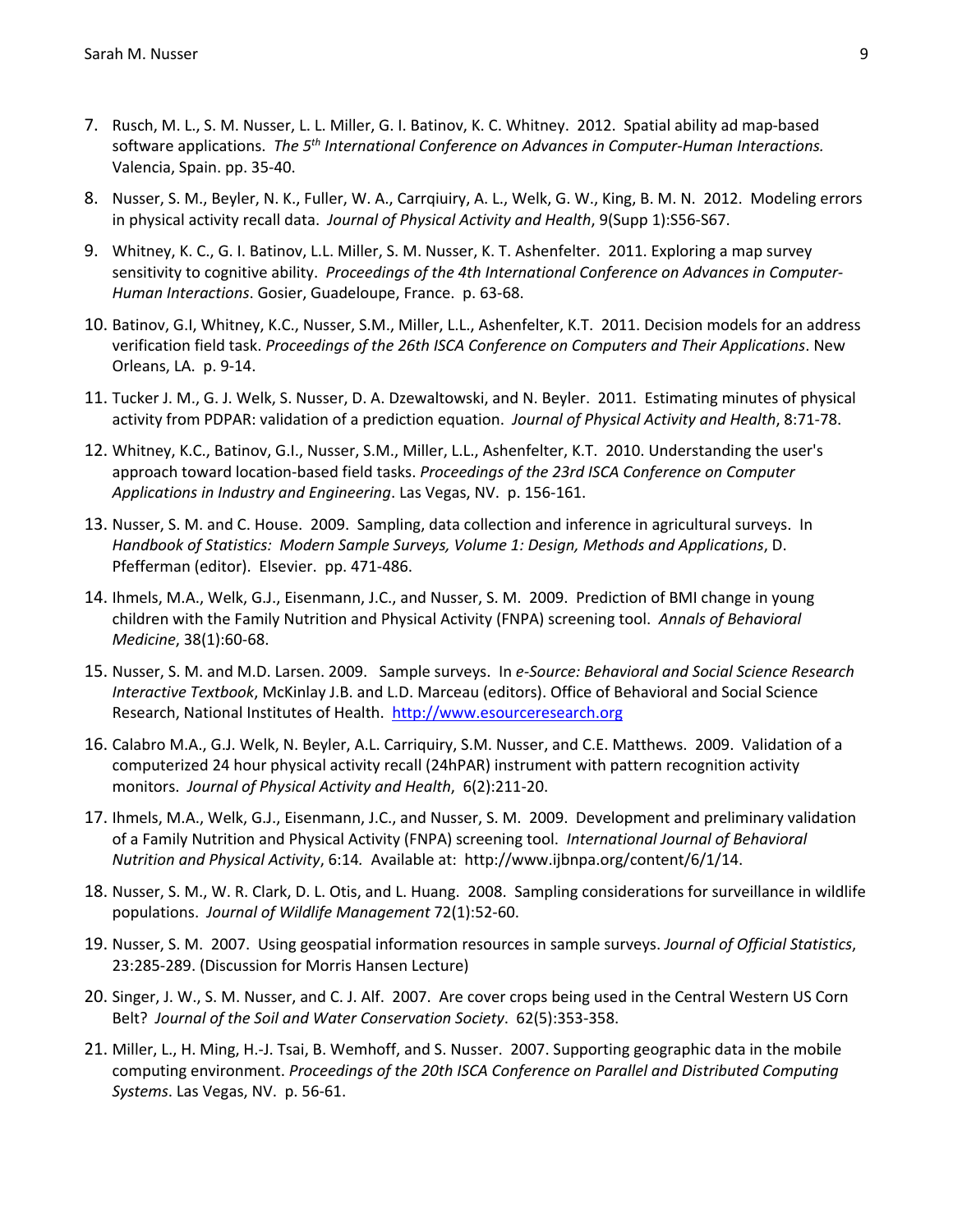- 22. Nusser, S. M. 2006. Review of *Survey Methodology*, by R. M. Groves, F. J. Fowler, Jr., M. P. Couper, J. M. Lepkowski, E. Singer, and R. Tourangeau, Wiley. *Journal of the American Statistical Association*. 101:1310- 1311.
- 23. Beidler, K. M., J. K. Iles, S. M. Nusser, and A. M. VanDerZanden. 2006. Assessing the preparedness of postsecondary graduates entering the landscape contracting industry. *HortTechnology* 16:312-317.
- 24. Tsai, H. J., L. L. Miller, H. Ming, and S. Nusser. 2006. Combining Spatial Data from Multiple Data Sources, *Proceedings of the ISCA 19th International Conference on Computer Applications in Industry and Engineering (CAINE-2006)*, Las Vegas, NV. pp. 89-94.
- 25. Nusser, S. M., S. S. Intille, and R. Maitra. 2006. Emerging technologies and next-generation intensive longitudinal data collection. In T. A. Walls and J. S. Schafer (editors), *Models for Intensive Longitudinal Data*. New York: Oxford University Press. pp. 254-278.
- 26. Nusser, S. M., W. R. Clark, J. Wang, and T. R. Bogenschutz. 2004. Pheasant populations associated with land use in Iowa during the Conservation Reserve Program. *Journal of Agricultural, Biological and Environmental Statistics.* 9(3):1-17.
- 27. Phillips, M. L., W. R. Clark, S. M. Nusser, M. A. Sovada, and R. J. Greenwood. 2004. Analysis of predator movement in prairie landscapes with contrasting grassland composition. *Journal of Mammalogy*. 82(2):187- 195.
- 28. Nusser, S. M. and E. E. Klaas. 2003. Survey methods for assessing land cover map accuracy. *Environmental and Ecological Statistics*. 10(3):309-331.
- 29. Nusser, S. M., L. L. Miller, K. Clarke, and M. F. Goodchild. 2003. Geospatial IT for mobile field data collection. *Communications of the ACM (Association for Computing Machinery)*. 46:64-65.
- 30. Carriquiry, A. L. and S. M. Nusser. 2002. Comment on Patterson, B. H., C. M. Dayton, B. I. Graubard, Latent class analysis of complex sample survey data: application to dietary data. *Journal of the American Statistical Association*. 97:729-731.
- 31. Doebbling, B. N., M. F. Jones, R. F. Woolson, D. B. Hall, W. R. Clarke, T. Snyders-Crumley, D. H. Barrett, K. H. Falter, J. C. Torner, L. F. Burmeister, J. A. Merchant, S. M. Nusser, D. G. Anderson, D. A. Schwartz. 2002. Methodological issues in a population-based health survey of Gulf War veterans. *Journal of Clinical Epidemiology* 55(5): 477-487.
- 32. Miller, L. L., N. Sathe, M. Hua, D. Sekaran, S. Nusser and P. Zhao. 2001. An infrastructure for delivering geospatial data to field users. *Proceedings of the IASTED International Conference on Parallel and Distributed Computing and Systems*. p. 378-382.
- 33. Naugle, D. E., K. F. Higgins, M. E. Estey, R. R. Johnson, and S. M. Nusser. 2000. Local and landscape-level factors influencing black tern habitat suitability. *Journal of Wildlife Management* 64:253-260.
- 34. Stehman, S. V., R. L. Czaplewski, S. M. Nusser, L. Yang, and Z. Zhu. 2000. Combining accuracy assessment of land-cover maps with environmental programs. *Environmental Monitoring and Assessment* 64:115-126.
- 35. Opsomer, J. D. and S.M. Nusser. 1999. Sample designs for watershed assessment. *Journal of Agricultural, Biological and Environmental Statistics* 4:429-442.
- 36. Naugle, D. E., K. F. Higgins, S. M. Nusser, and W. C. Johnson. 1999. Scale-dependent habitat use in three species of prairie wetland birds. *Landscape Ecology* 14:267-276.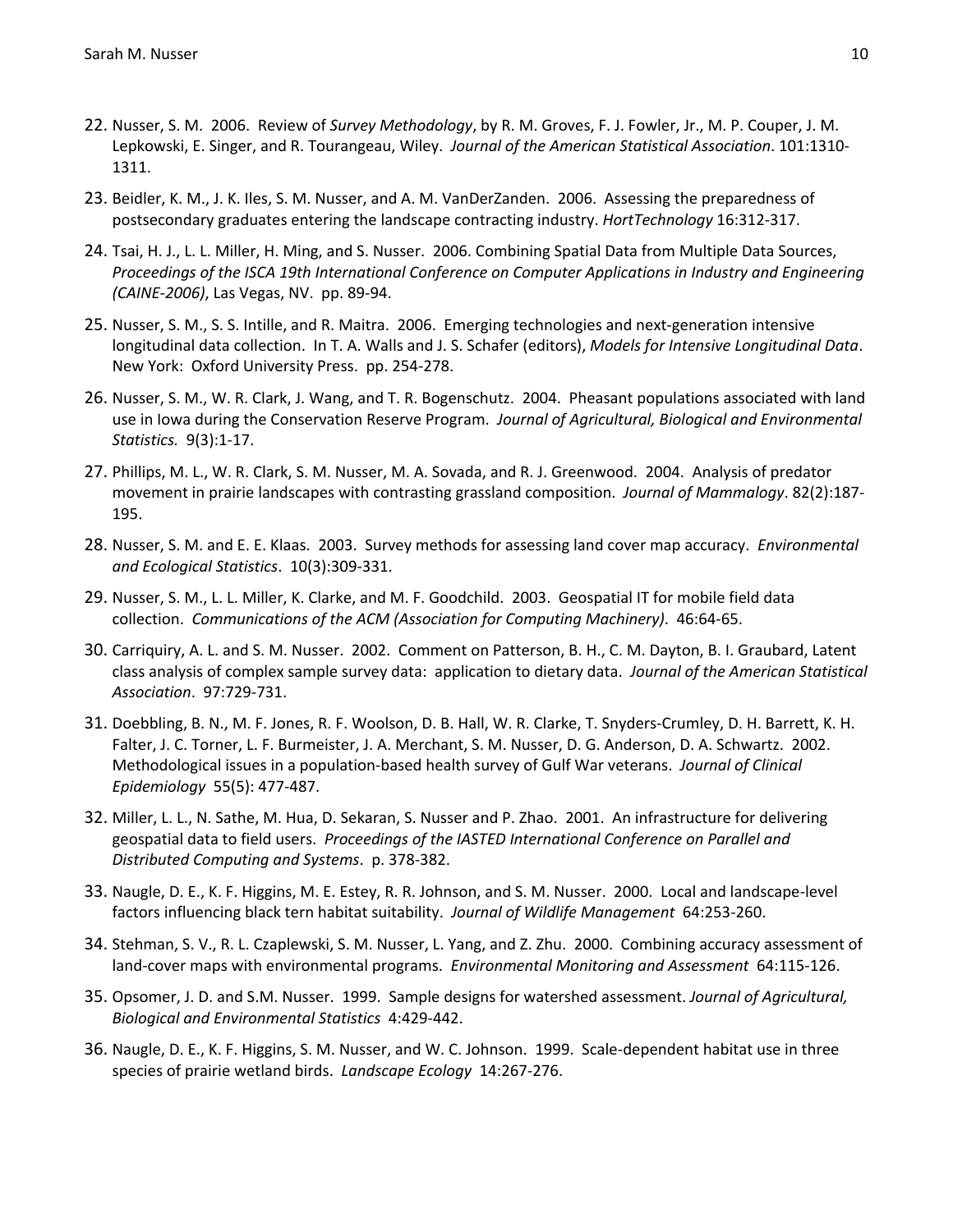- 37. Naugle, D. E., K. F. Higgins, and S. M. Nusser. 1999. Effects of woody hydrophytes on prairie wetland birds. *Canadian Field-Naturalist* 113:487-492.
- 38. Nusser, S. M., F. J. Breidt, and W. A. Fuller. 1998. Design and estimation for investigating the dynamics of natural resources. *Ecological Applications* 8:234-245.
- 39. Nusser, S. M. and J. J. Goebel. 1997. The National Resources Inventory: a long-term multi-resource monitoring programme. *Environmental and Ecological Statistics* 4:181-204.
- 40. Naugle, D. E., J. S. Gleason, J. A. Jenks, K. F. Higgins, P. W. Mammenga, and S. M. Nusser. 1997. Factors influencing wetland use by Canada geese. *Wetlands* 4:552-558*.*
- 41. Nusser, S. M., W. A. Fuller, and P. M. Guenther. 1997. Estimating usual dietary intake distributions: adjusting for measurement error and nonnormality in 24-hour food intake data. In L. Lyberg, P. Biemer, M. Collins, E. DeLeeuw, C. Dippo, N. Schwartz, and D. Trewin (editors*), Survey Measurement and Process Quality*, Wiley, New York, p. 689-709.
- 42. Nusser, S. M., A. L. Carriquiry, K. W. Dodd, and W. A. Fuller. 1996. A semiparametric transformation approach to estimating usual intake distributions. *Journal of the American Statistical Association* 91:1440- 1449.
- 43. Jensen, H. H., S. M. Nusser, H. Riddick, and L. Sands. 1992. A critique of two methods for assessing the nutrient adequacy of diets. *Journal of Nutrition Education*, 24:123-129.
- 44. Carriquiry, A. L., H. H. Jensen, and S. M. Nusser. 1991. Modeling chronic versus acute human health risk from contaminants in food. In J. A. Caswell (editor), *Economics of Food Safety*. Elsevier Science Publishing Co., New York, p. 69-87.
- 45. Whigham, D. F. and S. M. Nusser. 1990. The response of *Distichlis spicata* (L.) Greene and *Spartina patens* (Ait.) Muhl. to nitrogen fertilization in hydrologically altered wetlands. In D. F. Whigham, R. E. Good, and J. Kvet (editors), *Wetland Ecology and Management: Case Studies*. Kluwer Academic Publishers, The Netherlands, p. 31-38.
- 46. Nusser, S. M., A. L. Carriquiry, H. H. Jensen, and W. A. Fuller. 1990. A transformation approach to estimating usual intake distributions. In G. A. Milliken and J. R. Schwenke (editors), *Applied Statistics in Agriculture: Proceedings of the 1990 Kansas State University Conference on Applied Statistics in Agriculture*. Manhattan, KS, p. 120-132.
- 47. Cure, W. C., S. M. Nusser, and A. S. Heagle. 1988. Canopy reflectance of soybeans as affected by chronic doses of ozone in open-top-fluid chambers. *Photogrammetric Engineering and Remote Sensing* 54:499-504.
- 48. Byrne, S. V., T. R. Wentworth, and S. M. Nusser. 1987. A moisture strain index for loblolly pine. *Canadian Journal of Forest Research* 17:23-26.

# **NON-REFEREED PUBLICATIONS**

- 1. Nusser, S. M., A. Vardeman, A. W. Dotts. 2015. Geospatial data collection in the US National Resources Inventory. Proceedings of the Sixth International Conference on Agricultural Statistics, October 23-25, 2013, Rio de Janeiro, Brazil.
- 2. Jensen, H., Garasky, S., Wessman, C., Nusser, S. M., & Dagata, E. 2015. Iowa Food Stamp Leavers Survey: Final Report. USDA Economic Research Service-EFAN02014-1.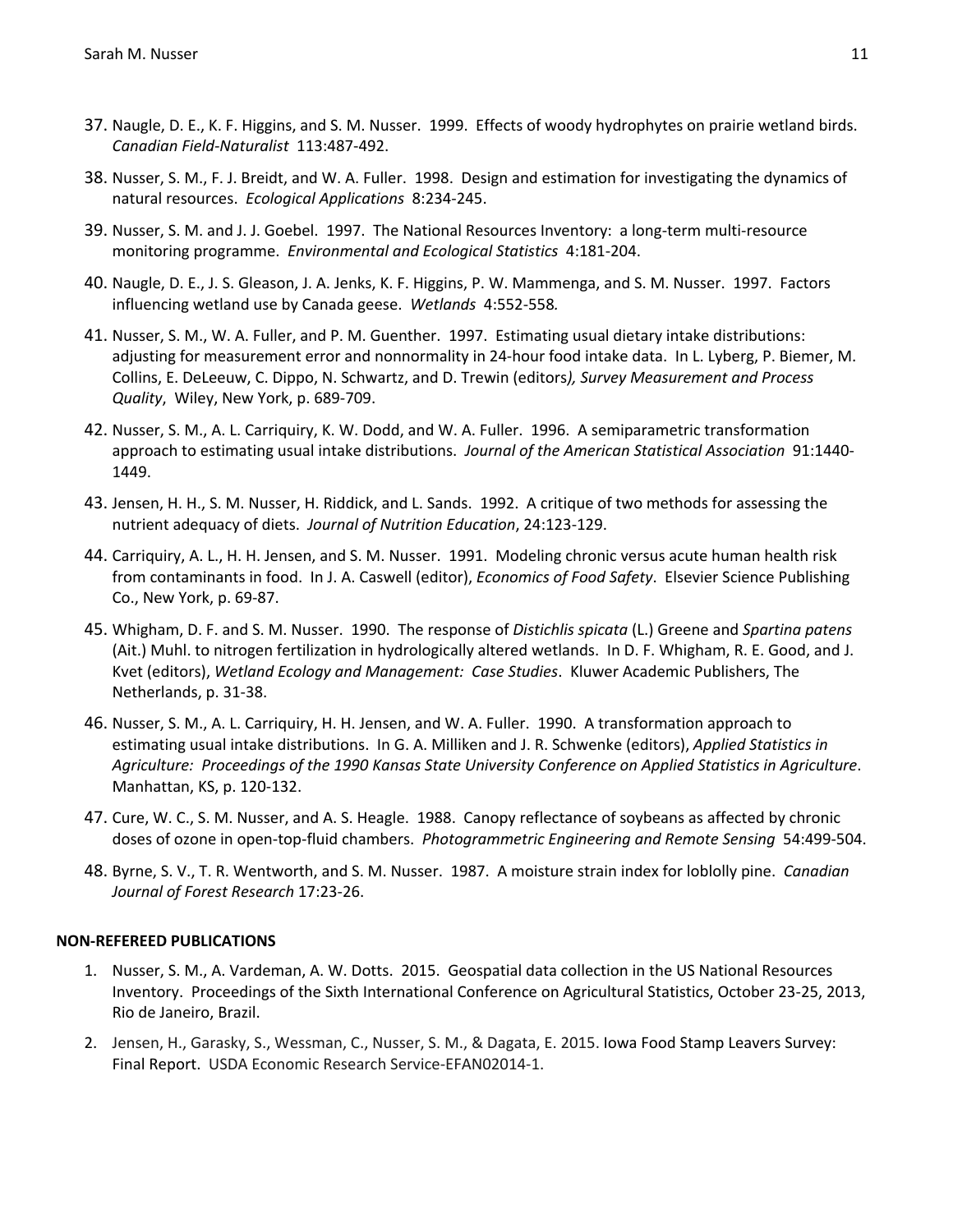- 3. Fletcher, C. N., C. Gundersen, M. Larsen, S. Nusser. 2008. Consumer views on the biofuel industry: does proximity matter? *Consumer Interests Annual* 54:185-186. (proceedings paper for poster presented by Fletcher, which won first prize in a poster contest at the annual joint American Council on Consumer Interests and American Agricultural Economics Association)
- 4. Beyler, N. K., S. M. Nusser, W. A. Fuller, G. J. Welk. 2008. Relating self-report and accelerometer physical activity with application to NHANES 2003-2004. *Proceedings of the Section on Survey Research Methods,* American Statistical Association. [CD-ROM]
- 5. Alf, C., S. M. Nusser, V. Lessard. 2008. Evaluating data collection quality after protocol changes. *Proceedings of the Section on Survey Research Methods,* American Statistical Association. [CD-ROM]
- 6. Beyler, N. K., S. M. Nusser, W. A. Fuller, A. L. Carriquiry and G. J. Welk. 2007. Survey design for studies of measurement error in physical activity assessments. *Proceedings of the Section on Survey Research Methods,* American Statistical Association. [CD-ROM]
- 7. Carriquiry, A. L. and S. M. Nusser. 2007. Biometric developments in health surveys: discussion. *Proceedings of the 56th Session of the International Statistical Institute*. [CD-ROM]
- 8. Legg, J., W. A. Fuller and S. M. Nusser. 2006. Estimation for two-phase panel surveys. *Proceedings of the Section on Survey Research Methods,* American Statistical Association. [CD-ROM]
- 9. Nusser, S. M. 2005. Digital capture of geographic feature data for surveys. *Proceedings of the 2005 Federal Committee on Statistical Methodology Research Conference*. http://www.fcsm.gov/05papers/Nusser\_IXA.pdf
- 10. Legg, J., W. A. Fuller and S. M. Nusser. 2005. Estimation for longitudinal surveys with repeated panels of observations. *Proceedings of the Section on Survey Research Methods,* American Statistical Association. [CD-ROM]
- 11. Nusser, S. M. 2005. Sample designs for monitoring survey data collection. *Proceedings of the 55th Session of the International Statistical Institute*. [CD-ROM]
- 12. Nusser, S. M. 2004. Computer-assisted data collection for geographic features. *Proceedings of the Section on Survey Research Methods,* American Statistical Association. [CD-ROM]
- 13. Ferraz, C., S. M. Nusser and J. D. Opsomer. 2004. Sample designs for monitoring the data collection process of longitudinal surveys. *Proceedings of the Section on Survey Research Methods,* American Statistical Association. [CD-ROM]
- 14. Miller, L., B. Zou, M. Hua, and S. Nusser. 2004. Supporting a virtual office environment for federal agency field operations. *The Third International Conference on Politics and Information Systems: Technologies and Applications (PISTA '04).* **Orlando, FL. pp. 84-88.**
- 15. Kies-Bokenkroger, C. and S. M. Nusser. 2003. Generating accuracy measures for computer-based queries of geospatial data. *Proceedings of the Section on Statistics and the Environment,* American Statistical Association. [CD-ROM]
- 16. Mukhopadhyay, P. and S. M. Nusser. 2003. Computer-assisted probability sampling in the field. *Proceedings of the Section on Survey Research Methods,* American Statistical Association. [CD-ROM]
- 17. Murphy, E. D. and S. M. Nusser. 2003. Evaluating user interfaces for accommodation of individual differences in spatial abilities and way-finding strategies. In *Proceedings of the UAHCI 2003: 2nd International Conference on Universal Access In Human-Computer Interaction*, 4:1005-1009.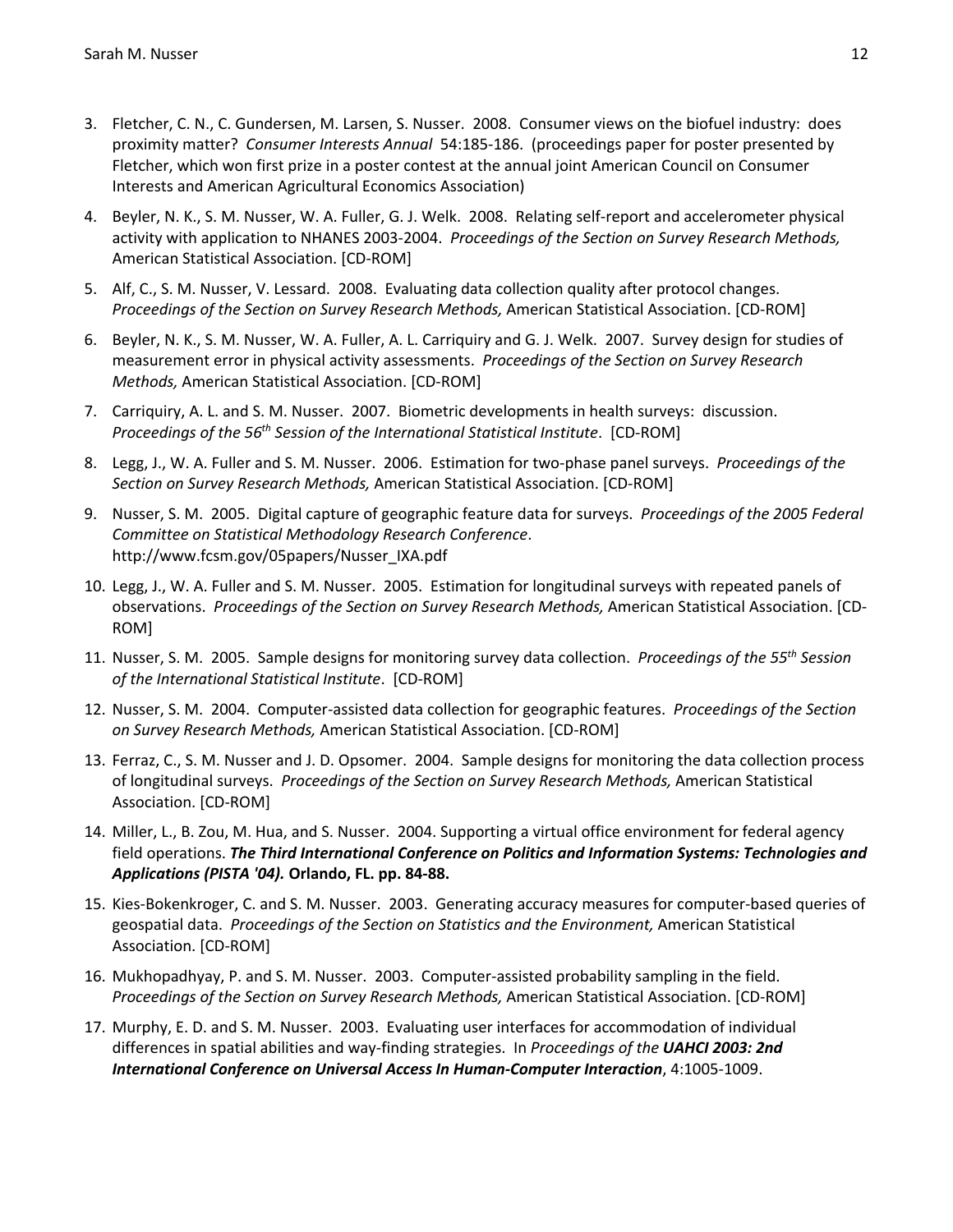- 18. Miller, L. L. and S. Nusser. 2002. Supporting geospatial data in the field. *Proceedings of the 11th GITA Conference on Geographic Information Systems for Oil and Gas*, Houston, TX, pp. 139-151.
- 19. Nusser, S. M., L. L. Miller, M. F. Goodchild, K. Clarke. 2002. A user-centered framework for next-generation field data collection. *Proceedings of dg.o 2002 National Conference on Digital Government Research*, Los Angeles, CA. p. 8.
- 20. Miller, L., S. Qu, H. Ming, S. M. Nusser, H.C. Butler, P. Zhao. 2002. Infrastructure designs for using geospatial data in mobile computing environments. *Proceedings of dg.o 2002 National Conference on Digital Government Research*, Los Angeles, CA. pp. 411-413.
- 21. Nusser, S. M., E. E. Klaas, C. H. Botts, and R. McNeeley. 2001. A methodological study for accuracy assessment of GAP land cover maps. *GAP Bulletin*, 10: 13-19.
- 22. Nusser, S. M. 2001. Challenges in Geospatial Information Technologies for Field Survey Data Collection. White paper for Workshop on the Intersection of Geospatial Information and Information Technology, National Academies Computer Science and Telecommunications Board, Washington, D.C. http://www7.nationalacademies.org/cstb/wp\_geo\_nusser.pdf
- 23. Nusser, S. M. and J. Fox. 2001. Using geospatial information to locate sample units in the field. Proceedings of the Federal Committee on Statistical Methods 2001 Research Conference, Washington, D.C. http://www.fcsm.gov/01\_papers/Nusser.pdf.
- 24. Nusser, S., L. Miller, K. Clarke, M. Goodchild. 2001. Future views of field data collection in statistical surveys. *Proceedings of dg.o 2001 National Conference on Digital Government Research*, Los Angeles, CA. http://www.isi.edu/dgrc/dgo2001/papers/session-3/nusser1.pdf.
- 25. Anderson, L. L., J. M. Larson, D. G. Anderson and S. M. Nusser. 2001. Overview of Blaise at the Iowa State University Statistical Laboratory. Proceedings of the 7<sup>th</sup> International Blaise User's Conference, Washington, D.C. http://www.blaiseusers.org/ibucpdfs/2001/L Anderson--IBUC paper.pdf.
- 26. Drignei, D. and S. M. Nusser. 2000. On reducing the number of items in the Food Security Supplement for measuring food insecurity. *Proceedings of the Section on Government Statistics and Section on Social Statistics,* American Statistical Association. p. 225-230.
- 27. Nusser, S. M. 1999. Mobile CASIC and the survey process. *Proceedings of the Third International Association for Survey Computing Conference*, Edinburgh, Scotland. p. 209-218.
- 28. Fletcher, C.N. and S. M. Nusser. 1999. Conducting a feasibility study for a nationally-consistent, state-level survey of child and family well-being under new welfare policies. In Irene Leach (ed.), *Consumer Interests Annual*, Volume 45, American Council on Consumer Interests. Chicago, IL. p. 130. (abstract)
- 29. Nusser, S. M. and D. M. Thompson. 1998. Web-based survey tools. *1998 Proceedings of the Section on Survey Research Methods,* American Statistical Association, p. 951-956.
- 30. Bakker, K. K., K. F. Higgins, D. E. Naugle, and S. M. Nusser. 1998. Effects of tract size and surrounding land use on avian species in a South Dakota agricultural landscape. 60<sup>th</sup> Midwest Fish and Wildlife Conference, Cincinnati, p. 207 (abstract).
- 31. Nusser, S. M., A. L. Carriquiry, and H. H. Jensen. 1997. Usual intake distributions in risk assessment for food residues. *1997 Proceedings of the Section on Statistics and the Environment,* American Statistical Association, p. 13-18.
- 32. Nusser, S. M. 1997. The USDA's Continuing Survey of Food Intakes by Individuals: issues and applications (discussion). *1997 Proceedings of the Section on Survey Research Methods,* American Statistical Association, p. 817-819.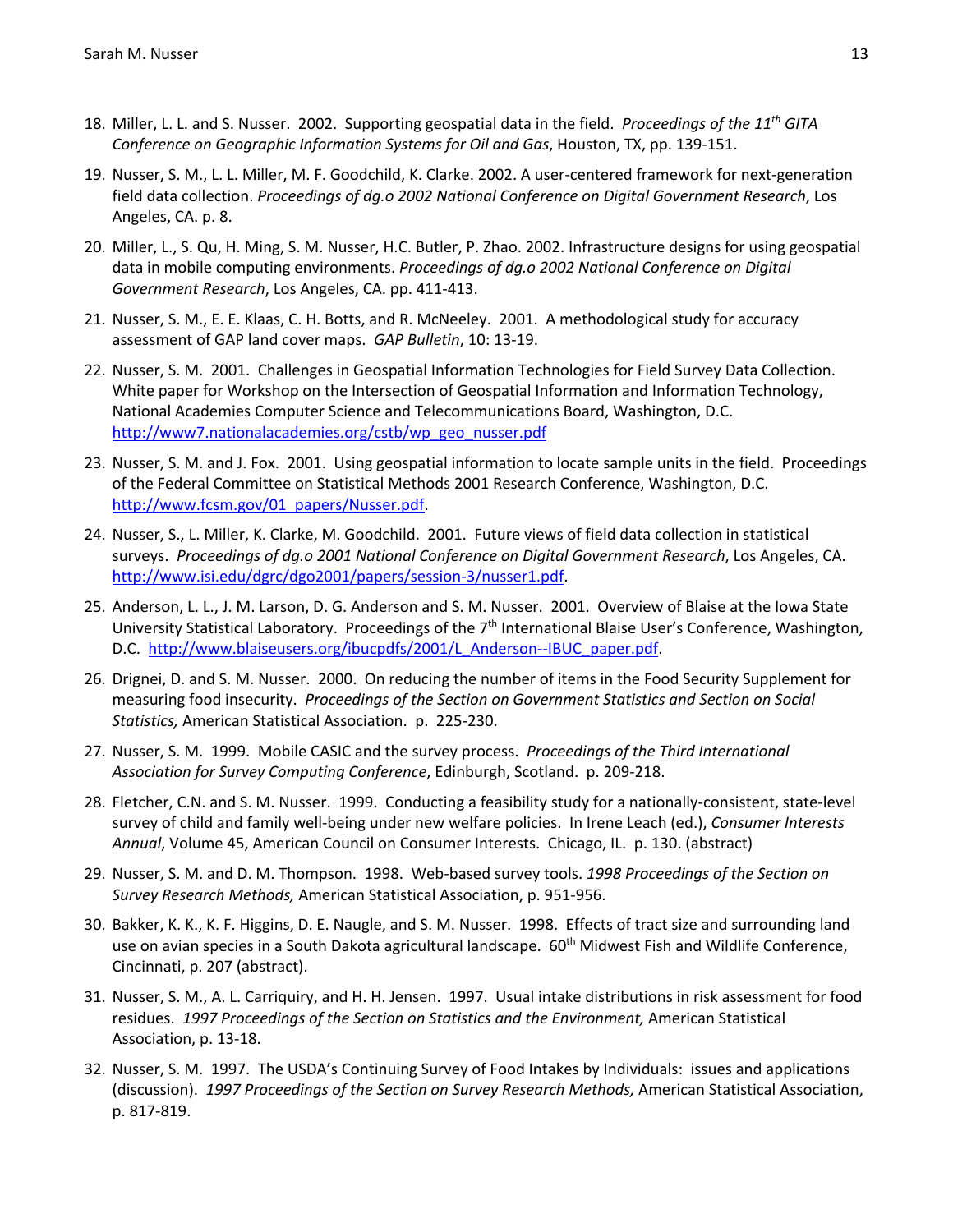- 33. Wang, J., S. M. Nusser, and W. R. Clark. 1997. Analyzing ecological trends with multiple natural resource databases. *1997 Proceedings of the Biometrics Section,* American Statistical Association, p. 216-221.
- 34. Abbitt, P. J., F. J. Breidt, and S. M. Nusser. 1997. A nonlinear two-phase predictor for soil survey updates. *1997 Proceedings of the Section on Survey Research Methods,* American Statistical Association, p. 657-660.
- 35. Nusser, S. M. 1997. A CASIC system using hand-held computers and centralized data servers. *Proceedings of the International Statistical Institute* (contributed papers).
- 36. Nusser, S. M. and D.M. Thompson. 1997. Networked hand-held CASIC. Proceedings of *Symposium 97: New Directions in Surveys and Censuses*, Statistics Canada, p. 361-364.
- 37. Naugle, D. E., K. F. Higgins, S. M. Nusser. 1997. Effects of woody hydrophytes on prairie wetland birds.  $59<sup>th</sup>$ Midwest Fish and Wildlife Conference, Milwaukee, p. 277 (abstract).
- 38. Nusser, S. M., D. M. Thompson, and G. S. DeLozier. 1996. Using personal digital assistants to collect survey data. *1996 Proceedings of the Section on Survey Research Methods*, American Statistical Association, p. 780- 785.
- 39. Nusser, S. M. 1995. Sampling issues in regional monitoring programs. *1995 Proceedings of the Biometrics Section*, American Statistical Association, p. 68-70.
- 40. Abbitt, P. J., and S. M. Nusser. 1995. Sampling approaches for soil survey updates. *1995 Proceedings of the Section on Statistics and the Environment*, American Statistical Association, p. 87-92.
- 41. Carr, D. B., and S. M. Nusser. 1995. Converting tables to plots: a challenge from Iowa State. *Statistical Computing and Graphics Newsletter*, p. 11-18.
- 42. Nusser, S. M. 1994. Estimating usual food intake distributions from 24-hour dietary intake data. *1994 Proceedings of the Section on Epidemiology*, American Statistical Association, p. 49-58.
- 43. Leonard, K. A., A. B. An, S. M. Nusser, and F. Jay Breidt. 1994. Approximating the variance of the survey regression estimator using poststratification. *1994 Proceedings of the Section on Survey Research Methods*, American Statistical Association, p. 222-227.
- 44. Nusser, S. M. and T. R. Wentworth. 1987. Relationships among first-year loblolly pine seedling performance, vegetarian regrowth, environmental conditions and plantation management practices. In D. R. Phillips (editor), *Proceedings of the Fourth Biennial Southern Silvicultural Research Conference*, November 4-6, 1986, Atlanta, GA. General Technical Report SE-42, USDA Forest Service, Southeastern Forest Experiment Station, Asheville, NC, p. 565-575.

# **TECHNICAL REPORTS**

- 1. Jensen, H., Garasky, S., Wessman, C., Nusser, S. M., & Dagata, E. 2015. Iowa Food Stamp Leavers Survey: Final Report. USDA Economic Research Service-EFAN02014-1.
- 2. Nusser, S. M., C. L. Yu, T. Krueger, S. Roberts, J. Li. 2013. Sample design, survey data collection systems, and statistical estimation for the 2011 Bureau of Land Management Rangeland Survey. Prepared for the Bureau of Land Management. 46 pp.
- 3. Larson, J. M. , J. Legg, and S. M. Nusser. 2008. Iowa State University caucus polls methodology report. Prepared for ISU Caucus Poll Working Group (led by J. McCormick). 23 pp.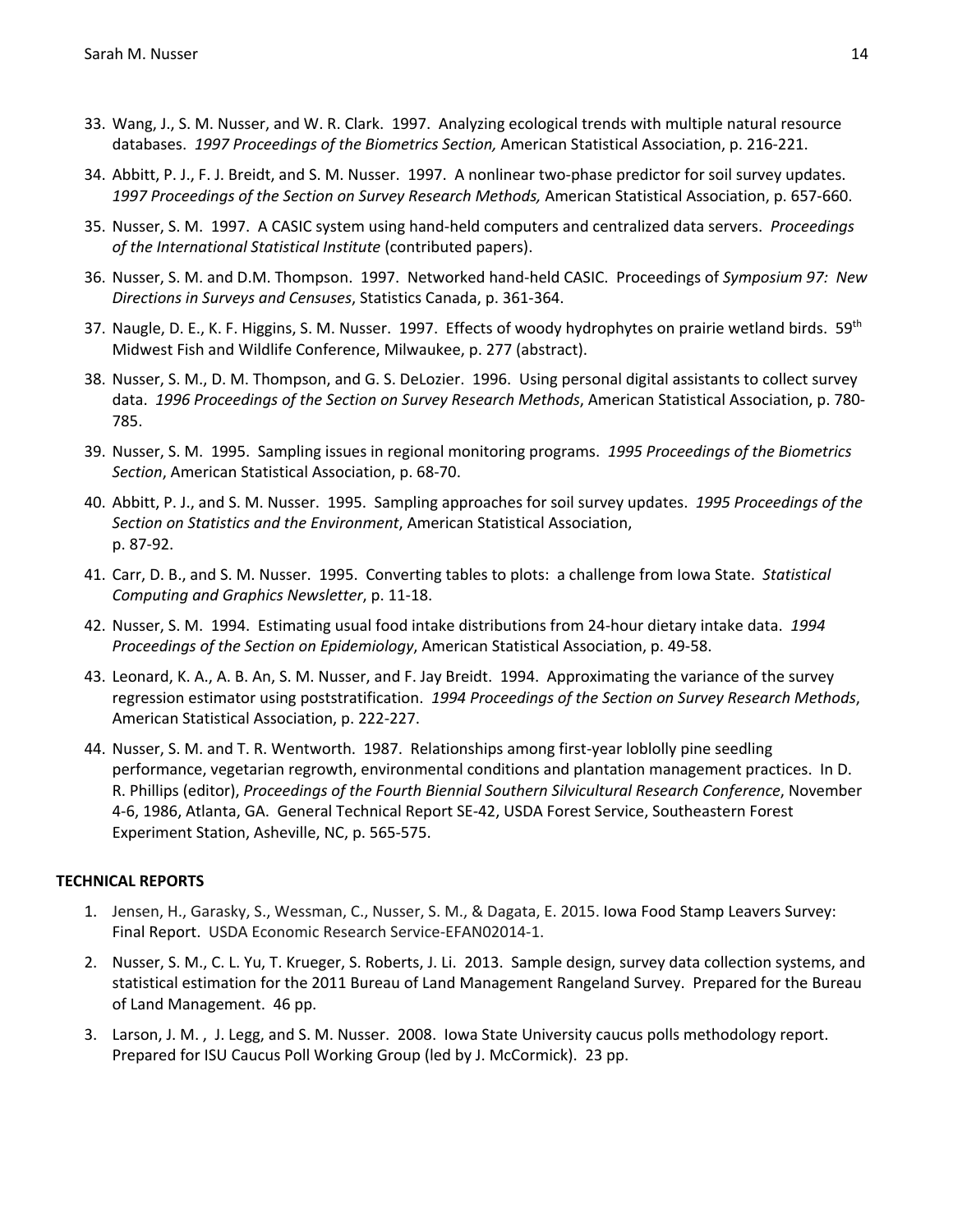- 4. Larson, J. M. , J. Legg, and S. M. Nusser. 2008. A survey of scientists employed by the Environmental Protection Agency: final methodology and response report. Prepared for the Union of Concerned Scientists. 22 pp.
- 5. Larson, J., S. M. Nusser, and C. J. Alf. 2007. A survey of farming practices and cover crop use: methodology and analysis report. Report prepared for J. Singer, USDA Soil Tilth Laboratory. 14 pp.
- 6. Gibson, C. and S. M. Nusser. 2006. Assessing the role of spatial abilities in address canvassing activities. Final Report for 2006 Census Test Evaluation #3. U.S. Census Bureau. 32 pp.
- 7. Fuller, W. A., S. M. Nusser, and J. Legg. 2004. 2005 NRI calibration experiment. Report prepared for the USDA Natural Resources Conservation Service. 8 pp.
- 8. Nusser, S. M. 2003. Methodological research on mobile computing tools for field data collection. Report prepared for the American Statistical Association Census Bureau Advisory Committee. 6 pp.
- 9. Nusser, S. M. 2003. User responses to digital map tools on handheld computers: Statistical design and analysis report for the 2002 Delaware Route Planning and Navigation Study. Report prepared for the Census Bureau. 19 pp.
- 10. Drignei, D. and S. M. Nusser. 2003. Alternative measures of food security using a reduced question set: analysis of 1999 Food Security Supplement data. For USDA Economic Research Service. 84 pp.
- 11. Jensen, H. H., S. Garasky, C. Wessman, and S. M. Nusser. 2002. Iowa Food Stamp Leavers Survey: Final Report. For USDA Economic Research Service, ERS E-FAN No. 02014-1, http://www.ers.usda.gov/publications/efan02014-1/. 50 pp.
- 12. Nusser, S. M. and E. E. Klaas. 2001. GAP accuracy assessment pilot study. For Environmental Protection Agency. 61 pp.
- 13. Anderson, L. L., S. M. Nusser, and D. G. Anderson. 2001. Survey methodology report for the Iowa Transportation and Employment Survey. 42 pp.
- 14. Nusser, S. M., C. N. Fletcher, and H. H. Jensen. 2001. Considerations for designing state surveys to support integration with national survey data: final report. For Department of Health and Human Services and the USDA Economic Research Service. 138 pp.
- 15. Nusser, S. M., C. N. Fletcher, and D. G. Anderson. 2000. The Iowa Survey of Program Dynamics feasibility study. For the Census Bureau. 32 pp.
- 16. Nusser, S. M., L. L. Anderson, and D. G. Anderson. 2000. Iowa Food Stamp Leavers Survey methodology report. For the USDA Economic Research Service (Published in 2002 as ERS E-FAN No. 02014-2, http://www.ers.usda.gov/publications/efan02014-2/). 60 pp.
- 17. Nusser, S. M. and M. Bachan. 1999. Sample design recommendations for the Iowa Gender Wage Equity Survey. For Iowa Workforce Development. 3 pp.
- 18. Opsomer, J. D., H. H. Jensen, S. M. Nusser, D. Drignei, and Y. Amemiya. 1999. Statistical Considerations for the USDA Food Insecurity Index. For USDA Economic Research Service.
- 19. Nusser, S. M., J. M. Kienzler, W. A. Fuller. 1999. Geostatistical estimation data for the 1997 Natural Resources Inventory. For Natural Resources Conservation Service. 5 pp.
- 20. Nusser, S. M. 1999. Geostatistical control data for the 1997 National Resources Inventory. For Natural Resources Conservation Service. 39 pp.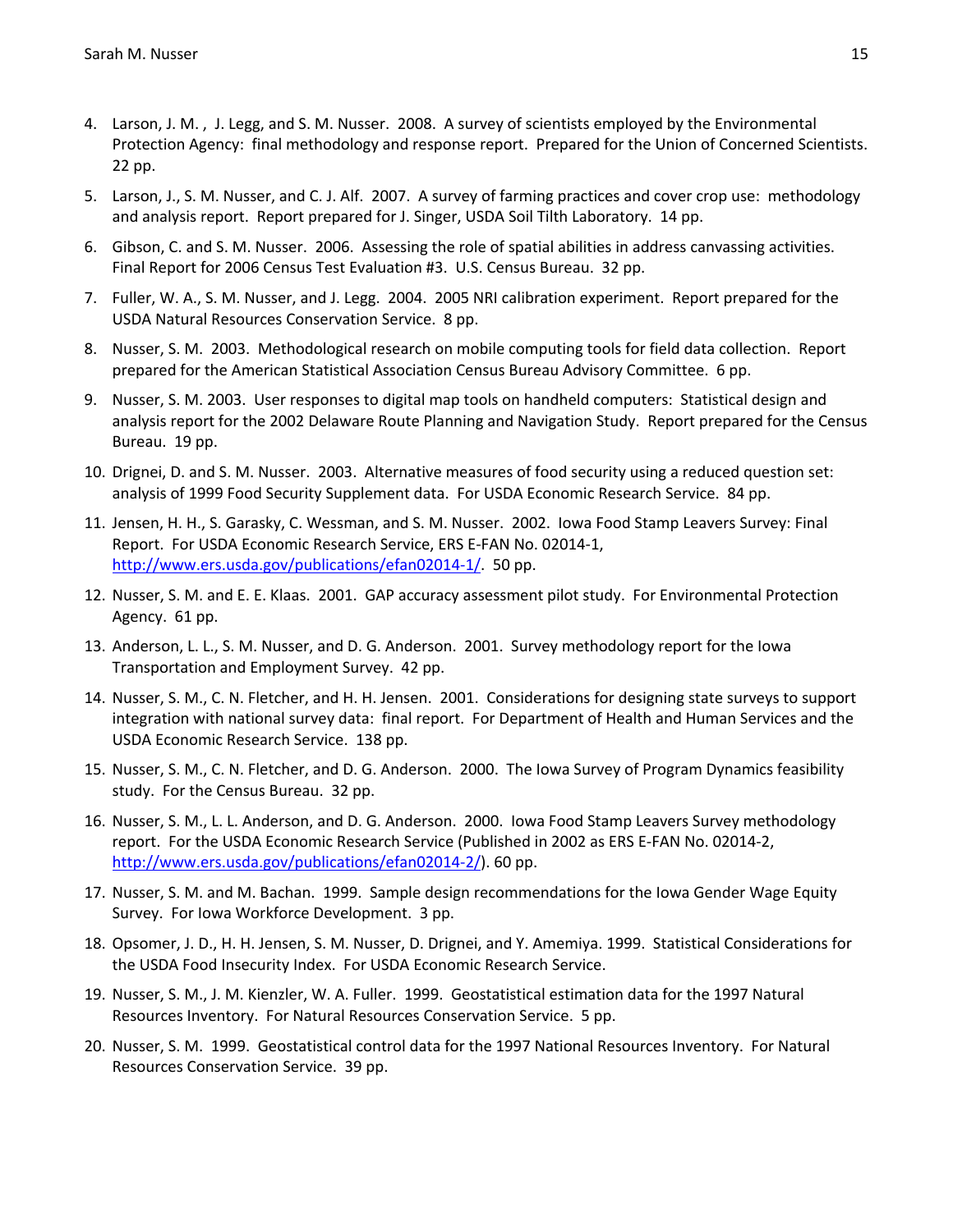- 21. Nusser, S. M. and J. Schumi. 1999. Sample selection procedures for the nursing home care review committee volunteer survey. For Pat Keith, Iowa State University Department of Sociology. 2 pp.
- 22. Opsomer, J., D. Anderson, S. Nusser, S. Fernandez. 1999. Voice disorder survey final methodology report. For Elaine Smith and Jon Lemke, University of Iowa. 17 pp.
- 23. Nusser, S. M., W. A. Fuller, and L. L. Anderson. 1999. Sampling and weighting procedures for the Iowa Survey of Program Dynamics feasibility study. For the Census Bureau. 24 pp.
- 24. Nusser, S. M., and A. L. Carriquiry. 1998. Sampling approaches for nutrient data bases. For Nutrient Data Laboratory, USDA Agricultural Research Service. 23 pp.
- 25. Opsomer, J. D., and S. M. Nusser. 1998. Sampling design for NRCS watershed health assessment study. For Natural Resources Conservation Service Watershed Sciences Institute. 17 pp.
- 26. Opsomer, J. D., S. Sinharay, and S. M. Nusser. 1998. Report on the first phase of the survey of the Rocky River and Saluda River watersheds. For Natural Resources Conservation Service Watershed Sciences Institute. 24 pp.
- 27. Opsomer, J. D., S. Fernandez, and S. M. Nusser. 1998. Student satisfaction survey: sampling and analysis. For the Iowa State University Office of Institutional Research. 12 pp.
- 28. Nusser, S. M., and D. G. Anderson. 1997. Membership and consultant evaluator surveys:, summary of methods and response rates. For the North Central Association of Colleges and Schools. 2 pp.
- 29. Nusser, S. M., A. N. Williams, and D. G. Anderson. 1997. Sample design, weighting procedures, and summary tables for the study of ISU employee professional development experiences. For the Iowa State University Professional Development Committee. 148 pp.
- 30. Williams, A. N., C. C. Morphew, S. M. Nusser. 1997. Some considerations for conducting an electronic mail study with university students. For the American Association of Public Opinion Research annual meetings, Richmond, VA. 7 pp.
- 31. Nusser, S. M., A. N. Williams, and D. G. Anderson. 1997. 1997 Survey of Iowa State University graduating seniors: study methods. For the Iowa State University Office of Institutional Research. 6 pp.
- 32. Williams, A. N., D. G. Anderson, and S. M. Nusser. 1997. A study of physical activity and nutritional experiences of Ames area residents. For Warren Franke, Health & Human Performance. 2 pp.
- 33. Nusser, S. M. and S. Fernandez. 1997. Comparison of mean scores for the 1997 graduating seniors survey. For the Iowa State University Office of Institutional Research. 2 pp.
- 34. Carriquiry, A. L., K. W. Dodd, and S. M. Nusser. 1997. Estimating adjusted intake and biochemical distributions for NHANES III. For National Center for Health Statistics. 302 pp.
- 35. Dorsch, R. K., A. M. McVey, S. M. Nusser, and W. A. Fuller. 1996. Sample design and wage rate estimation for the 1995 Iowa Wage Survey. For the Iowa Department of Employment Services. 12 pp.
- 36. Nusser, S. M. and S. Fernandez. 1996. Weight calculation for RDI II business study. For Terry Besser, Department of Sociology, Iowa State University. 4 pp.
- 37. Nusser, S. M. 1996. Weight calculation for the RDI household study. For Terry Besser, Department of Sociology, Iowa State University. 9 pp.
- 38. Shierholz, H. S., S. M. Nusser, and F. J. Breidt. 1996. Sampling approaches for Minnesota fish contamination studies. For Minnesota Department of Natural Resources. 42 pp.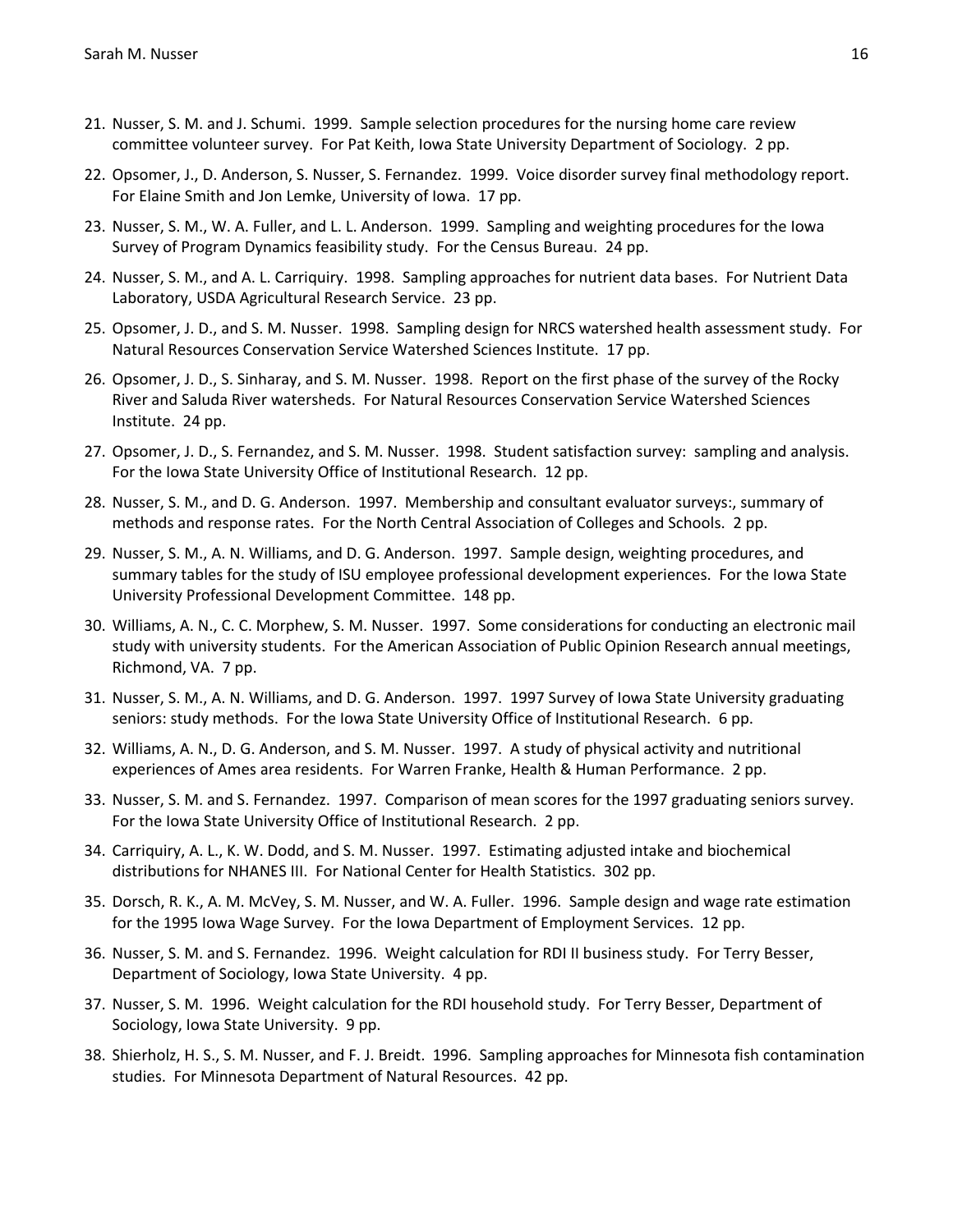- 39. Nusser, S. M. and F. J. Breidt. 1996. Sample design recommendations for Minnesota fish contamination studies. For Minnesota Department of Natural Resources. 27 pp.
- 40. Nusser, S. M., A. M. McVey, and A. N. Williams. 1996. Sample design and weighting procedures for a study of campus climate at Iowa State University. For the Iowa State University Committee on Diversity. 2 pp.
- 41. Nusser, S. M. 1995. International Alumni Study sampling plan. For Martha Vanderkamp, Iowa State University Foundation. 3 pp.
- 42. Nusser, S. M., K. Wright, and T. A. Genalo. 1995. The use of instructional television in primary and secondary Iowa schools. For Iowa Public Television. 44 pp.
- 43. Nusser, S. M., T. A. Genalo, H. Shierholz , M. Haubrich, D. L. Hopper, D. O. Lewis, and S. R. Weiss. 1995. Faculty use of instructional computing resources at Iowa State University. For Iowa State University Computation Advisory Committee. 110 pp.
- 44. Nusser, S. M., T. A. Genalo, J. Kim, M. Haubrich, D. L. Hopper, D. O. Lewis, and S. R. Weiss. 1995. Student use of instructional computing resources at Iowa State University. For Iowa State University Computation Advisory Committee. 75 pp.
- 45. Nusser, S. M. 1995. Options for future studies of campus diversity issues. For the Iowa State University Committee on Diversity. 6 pp.
- 46. Opsomer, J. and S. M. Nusser. 1995. Faculty Activity Survey, 1994-1995. For Robert Bergmann, Institutional Research, Iowa State University. 1 p.
- 47. Nusser, S. M. 1995. Options for sample design for the National Panel Study of Business Start-ups. For the Entrepreneurial Research Consortium, a group of 60 university researchers throughout the U.S. 4 pp.
- 48. Nusser, S. M., W. A. Fuller, and H. D. Baker. 1995. Southeastern Minnesota Women's Health Project: Summary report for 1993 and 1995 surveys. For Thomas Kottke, Mayo Clinic. 8 pp.
- 49. Nusser, S. M., A. L. Carriquiry, K. W. Dodd, and W. A. Fuller. 1995. A semiparametric transformation approach to estimating usual daily intake distributions. CARD Staff Report 95-SR 74, Dietary Assessment Research Series Report 2, Center for Agricultural and Rural Development, Iowa State University. 25 pp.
- 50. McVey, A. M., S. M. Nusser, and W. A. Fuller. 1994. Sample design and wage rate estimation for the 1993 Iowa Wage Survey. For the Iowa Department of Employment Services. 9 pp.
- 51. Baker, H. D., M. A. Genalo, and S. M. Nusser. 1994. Summary of results from the 1994 survey of former Statistics graduate students. For the Iowa State University Department of Statistics. 32 pp.
- 52. Nusser, S. M., A. M. McVey, and W. A. Fuller. 1993. Sample design and wage rate estimation for the 1992 Iowa Wage Survey. For the Iowa Department of Employment Services. 11 pp.
- 53. Graham, M. A., S. M. Nusser, K. A. Leonard, and F. O. Lorenz. 1993. A statistical analysis of sex equity survey results. For the Iowa State University Committee on Women. 8 pp.
- 54. Nusser, S. M. and K. A. Leonard. 1993. Analyses for the College of Agriculture and for the Humanities segment of Liberal Arts and Sciences. For the Iowa State University Committee on Women. 8 pp.
- 55. Nusser, S. M., A. L. Carriquiry, and W. A. Fuller. 1992. A semiparametric transformation approach to estimating usual daily intake distributions. CARD Working Paper 92-WP 99.
- 56. Nusser, S. M., G. E. Battese, and W. A. Fuller. 1990. Method of moments estimation of usual nutrient intake distributions. CARD Working Paper 90-WP 52. 25 pp.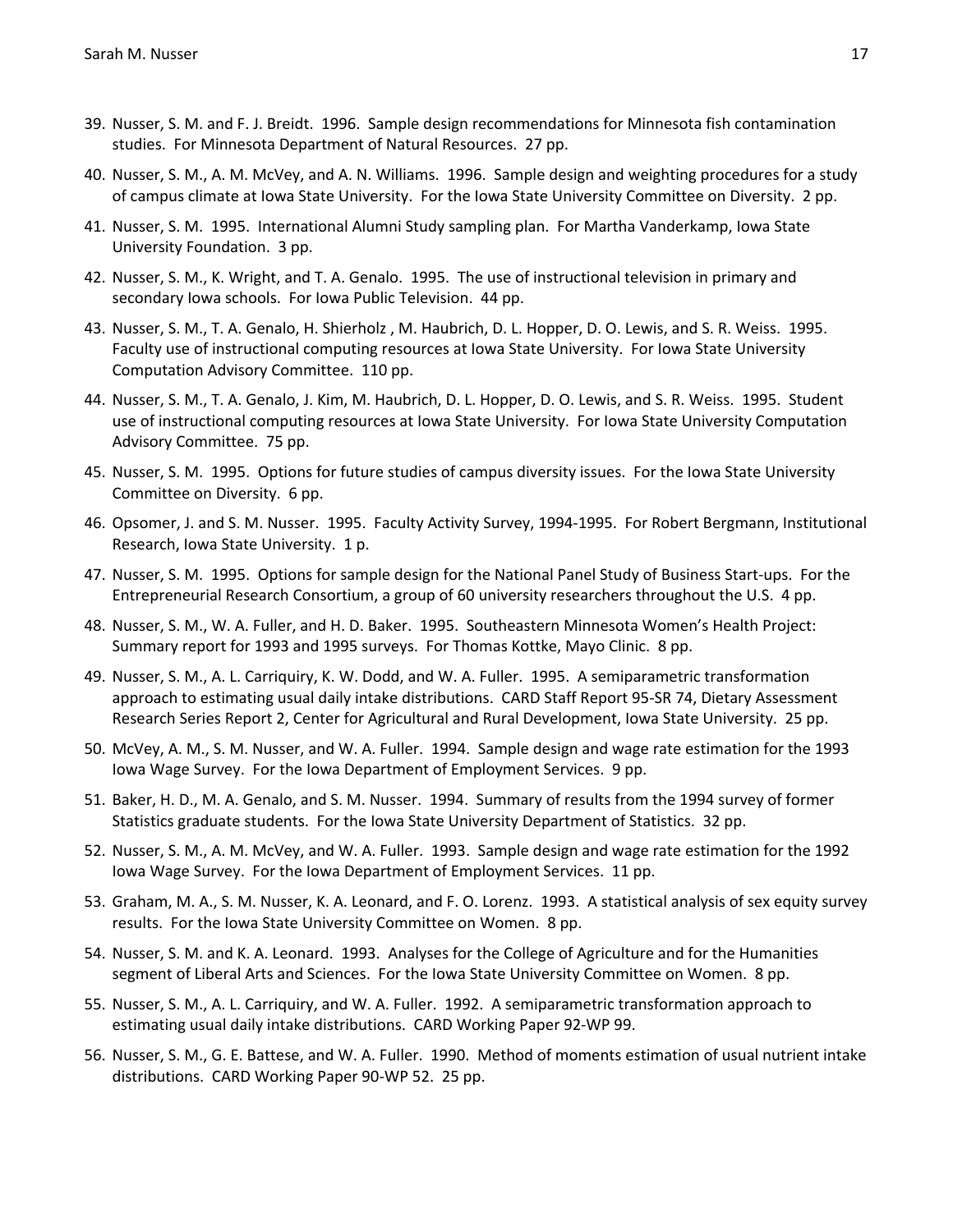- 57. Nusser, S. M., A. L. Carriquiry, H. H. Jensen, and W. A. Fuller. 1990. A transformation approach to estimating usual intake distributions. CARD Working Paper 90-WP 59. 22 pp.
- 58. Carriquiry, A. L., H. H. Jensen, and S. M. Nusser. 1990. Modeling chronic versus acute human risk from contaminants in food. CARD Working Paper 90-WP 69. 29 pp.

## **PRESENTATIONS**

### *Conferences: Invited*

- 1. "Geospatial data collection in the US National Resources Inventory," International Conference on Agricultural Statistics, Rio de Janiero, Brazil, October 2013
- 2. "Using geospatial information in area sampling and estimation for agricultural and environmental surveys", World Statistics Conference, Hong Kong, August 2013
- 3. "Sample design for Alaska in the National Resources Inventory (NRI)", The International Environmetrics Society Conference, Anchorage, AK, June 2013
- 4. "Survey errors in land-based surveys", International Total Survey Error Workshop, Ames, IA, June 2013
- 5. "Estimating usual physical activity distributions for populations," Latin American Society of Nutrition (SLAN) Congress, Havana, Cuba, November 2012
- 6. "A measurement error approach for estimating usual activity distributions," The  $8<sup>th</sup>$  International Conference on Diet and Activity Methods, Rome, May 2012
- 7. "Modeling measurement errors In physical activity data," Joint Statistical Meetings, Miami, FL, August 2011
- 8. "Modeling errors in physical activity data," Measurement of Active and Sedentary Behaviors: Closing the Gaps in Self-Report Methods, National Institutes of Health, July 2010
- 9. "Statistical perspective: modeling errors in physical activity data," Symposium on Methodological and Statistical Challenges in Obesity and Health Research, Iowa State University, May 2010
- 10. "Pro-bono statistics: discussion," Joint Statistical Meetings, Washington, DC, August 2009
- 11. "Beyond design reaching out with NHANES data: discussion," Joint Statistical Meetings, Denver, August 2008
- 12. "Sample designs for the National Resources Inventory," Workshop on sampling for Federal terrestrial surveys, hosted by Agricultural Research Service, Salt Lake City, April 2008
- 13. "Biometric developments in health surveys: discussion," 56th Session of the International Statistical Institute, Lisbon, August 2007
- 14. "Geographic feature data collection for longitudinal surveys," FedCASIC, Washington, DC, March 2007
- 15. Discussion of "Statistical perspectives on spatial social science" (presented by M. F. Goodchild), Morris Hansen Memorial Lecture, Washington Statistical Society, Washington, DC, November 2006
- 16. "Sampling considerations for monitoring CWD [chronic wasting disease] in deer populations," The Wildlife Society Annual Conference, Madison, WI, September 2005
- 17. "Computer-assisted methods for collecting geographic data using photographic backdrops," Joint Statistical Meetings, Minneapolis, August 2005
- 18. "Using data from the National Resources Inventory," REAP Alliance Meeting, Ankeny, IA, October 2004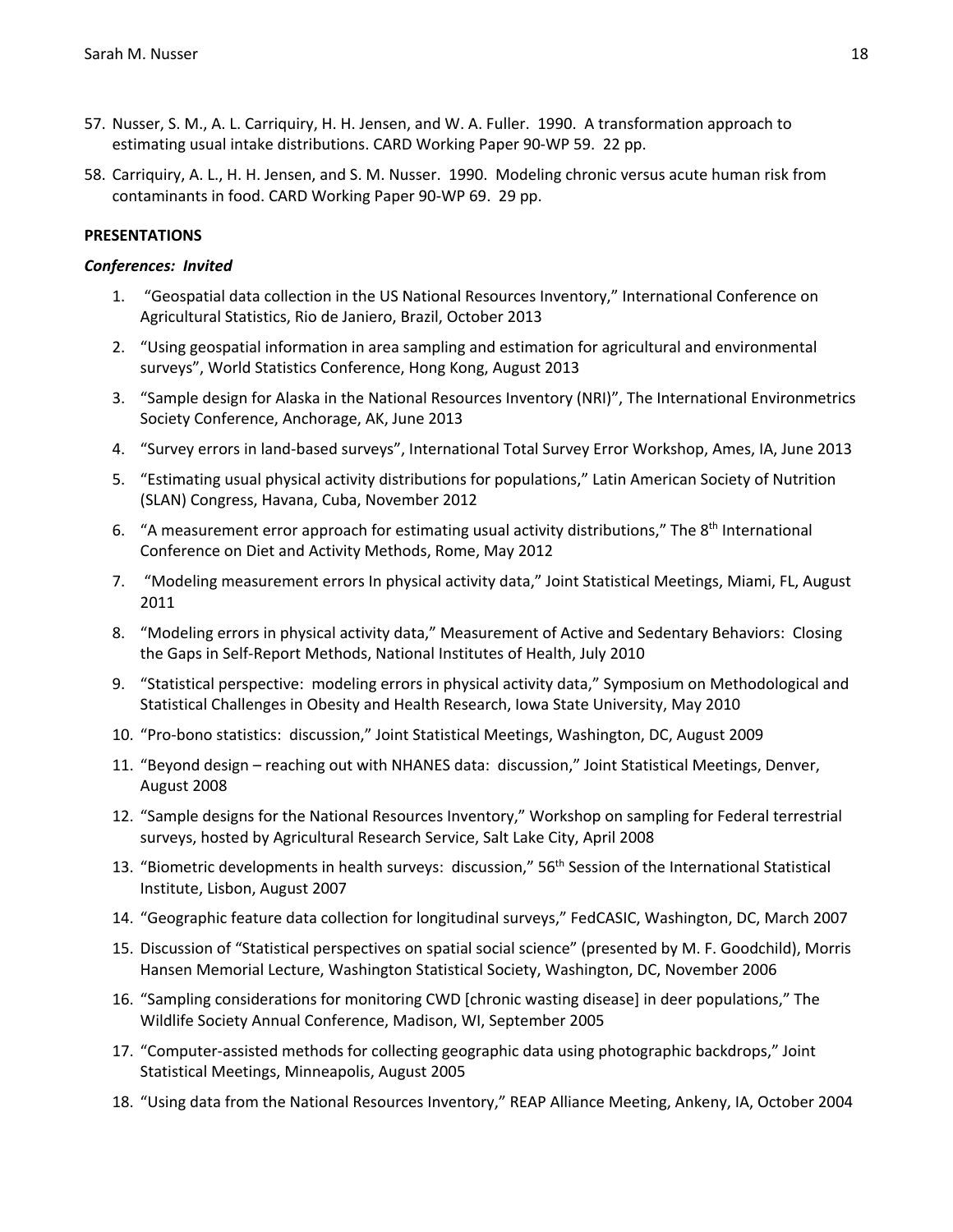- 19. "CASIC developments at Iowa State University," FedCASIC, Washington, DC, March 2004
- 20. "Topics in geographic metadata," GovStat Metadata Symposium, Chapel Hill, NC, September 2003
- 21. "Computer-assisted survey data collection using geospatial data," Interdisciplinary Research Institute for Survey Science Workshop, Ames, IA, May 2003
- 22. "Combining data from state and national monitoring surveys to assess large-scale impacts of agricultural policy," International Biometric Society ENAR Meeting, Tampa, FL, March 2003
- 23. "Mobile computing for sample surveys,"  $35<sup>th</sup>$  Symposium on the Interface, Salt Lake City, UT, March 2003
- 24. "Metadata and computer-assisted data collection," Open Forum 2003 on Metadata Repositories, Sante Fe, NM, January 2003
- 25. "Using GIS data in analysis weights for environmental surveys," Spatial Statistics: Integrating Statistics, GIS, and Statistical Graphics, Seattle, WA, October 2002
- 26. "Using geospatial information in planning and navigation," Joint Statistical Meetings, New York, August 2002
- 27. "Latent class analysis of dietary intake data (discussion)" Joint Statistical Meetings, New York, August 2002
- 28. "A user-centered framework for next-generation field data collection," 2002 National Conference on Digital Government Research, Los Angeles, CA, May 2002
- 29. "Digital geospatial data and survey data collection," Workshop on Survey Automation, National Academies Committee on National Statistics, April 2002
- 30. "Metadata and the data collection cycle," FedCASIC, Washington, DC, February 2002
- 31. "Using geospatial information to locate sample units in the field," Federal Committee on Statistical Methods Research Conference, Washington, D.C., November 2001
- 32. "Using geospatial data in mobile field environments," Federal Committee on Statistical Methods Research Conference, Washington, D.C., November 2001 (demonstration)
- 33. "Using and Collecting Geospatial Data in Mobile Field Environments," Third International Conference on Geospatial Information in Agriculture and Forestry, Denver, Colorado, November 2001 (demonstration, given by Dean Thompson)
- 34. "Future views of field data collection in statistical surveys," dg.o 2001 National Conference on Digital Government Research, Los Angeles, CA, May 2001
- 35. "A framework and testbed for survey data collection in a mobile field environment," dg.o 2001 Workshop, Los Angeles, CA, May 2001 (poster)
- 36. "Collecting and using geospatial data in the field," NSF Workshop on Challenges in Statistical Digital Government, Washington, DC, April 2001 (demonstration)
- 37. "Using geospatial data in mobile survey environments," FedCASIC, Washington, DC, February 2001
- 38. "Geospatial data in a mobile field data collection setting: the role of metadata," United Nations / European Economic Community Statistical Metadata Workshop, Washington, DC, November 2000
- 39. "Food stamps leavers studies: a methodological perspective," Association for Public Policy Analysis and Management Fall Research Conference, Seattle, WA, November 2000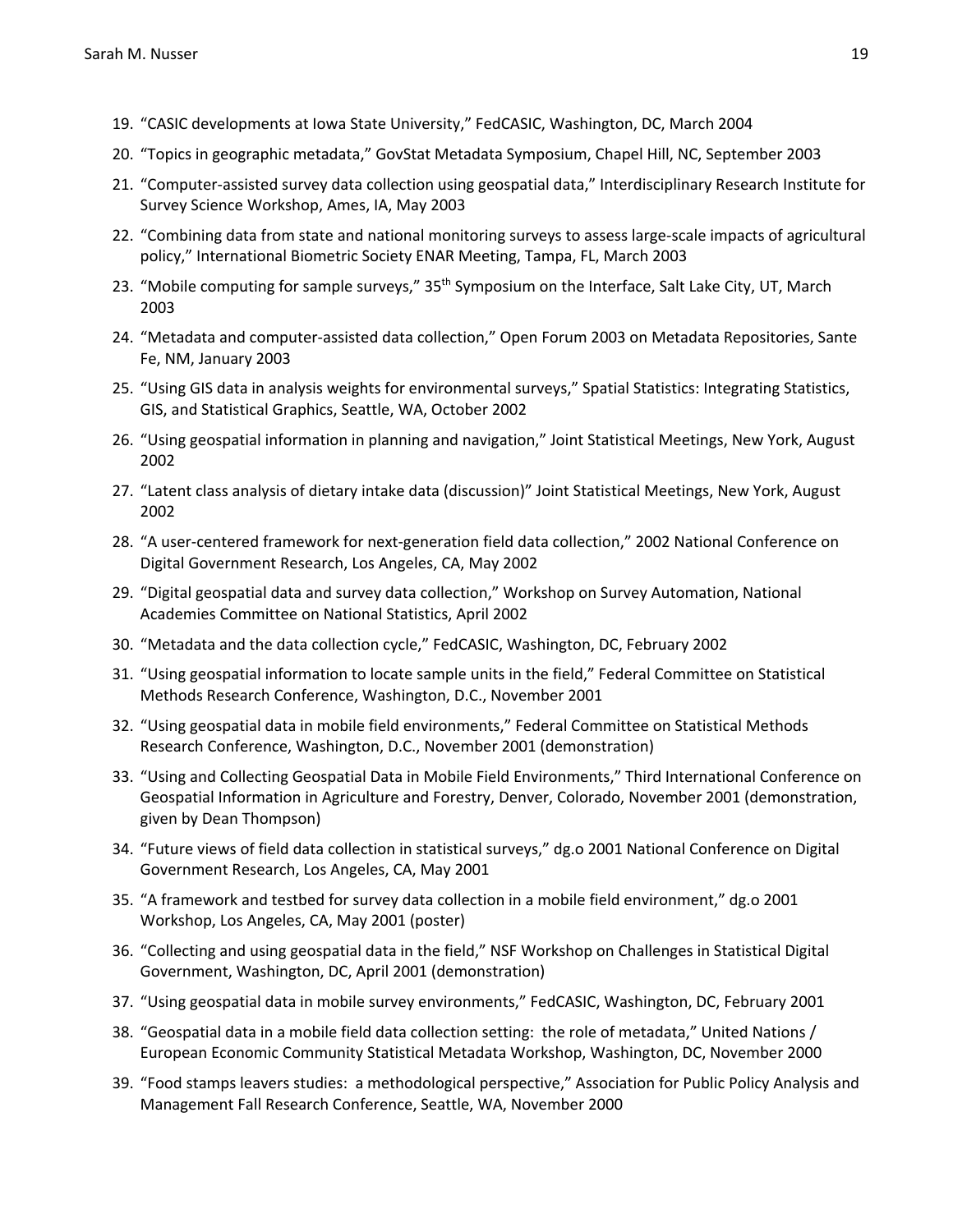- 40. "Collecting and using geospatial data in the field," dg.o 2000 Workshop, Burbank, CA, May 2000 (demonstration)
- 41. "Collecting location data for surveys," FedCASIC, Washington, DC, February 2000.
- 42. "Incorporating geospatial information: lessons from natural resource surveys," Social Science Data and Data Infrastructure Conference, New York, NY, November 1999
- 43. "Impact of missing values from converted refusals on nonsampling error: discussion," International Conference on Survey Nonresponse, Portland, OR, October 1999
- 44. "Mobile computing for statistical survey data collection," Handheld and Ubiquitous Computing 1999, Karlsruhe, Germany, September 1999
- 45. "Advances in CASIC for spatial data collection," Joint Statistical Meetings, Baltimore, MD, August 1999 (poster)
- 46. "Recent developments in the NRI survey program," Frontiers of Environmental and Ecological Statistics for the 21<sup>st</sup> Century, Bowling Green, OH, April 1999
- 47. "Digital images in field data collection," Federal Web Consortium, Rockville, MD, April 1999
- 48. "Design and estimation for the National Resources Inventory," Environmental Monitoring Surveys Over Time, Seattle, WA, April 1998
- 49. "The history of survey sampling at Iowa State University: 1947-1997," Statistics for Correlated Data: a Conference marking the 50<sup>th</sup> anniversary of the Department of Statistics at Iowa State University, Ames, IA, October 1997
- 50. "Usual intake distributions in risk assessment for food residues," Joint Statistical Meetings, Anaheim, August 1997
- 51. "Combining information for environmental impact assessment (discussion)," Joint Statistical Meetings, Anaheim, August 1997
- 52. "The USDA's CSFII: issues and applications (discussion)," Joint Statistical Meetings, Anaheim, August 1997
- 53. "Design and estimation for investigating natural resource dynamics," Ecological Resource Monitoring: Change and Trend Detection Workshop, Patuxent Wildlife Refuge, MD, May 1996
- 54. "Measures of central tendency for food composition databases," Workshop on the Statistical Representation of Food Composition Data, Agricultural Research Service, USDA, April 1996
- 55. "Sampling issues in regional monitoring programs," Joint Statistical Meetings, Orlando, FL, August 1995 (discussion)
- 56. "Estimating usual dietary intake distributions: adjusting for measurement error and normality in 24 hour food intake data, " International Conference on Survey Measurement and Process Quality, Bristol, England, April 1995
- 57. "Estimating usual food intake distributions from 24-hr dietary intake data," Joint Statistical Meetings, Toronto, August 1994
- 58. "Estimating usual intake distributions from food record and recall data," American Public Health Association Meetings, San Francisco, CA, October 1993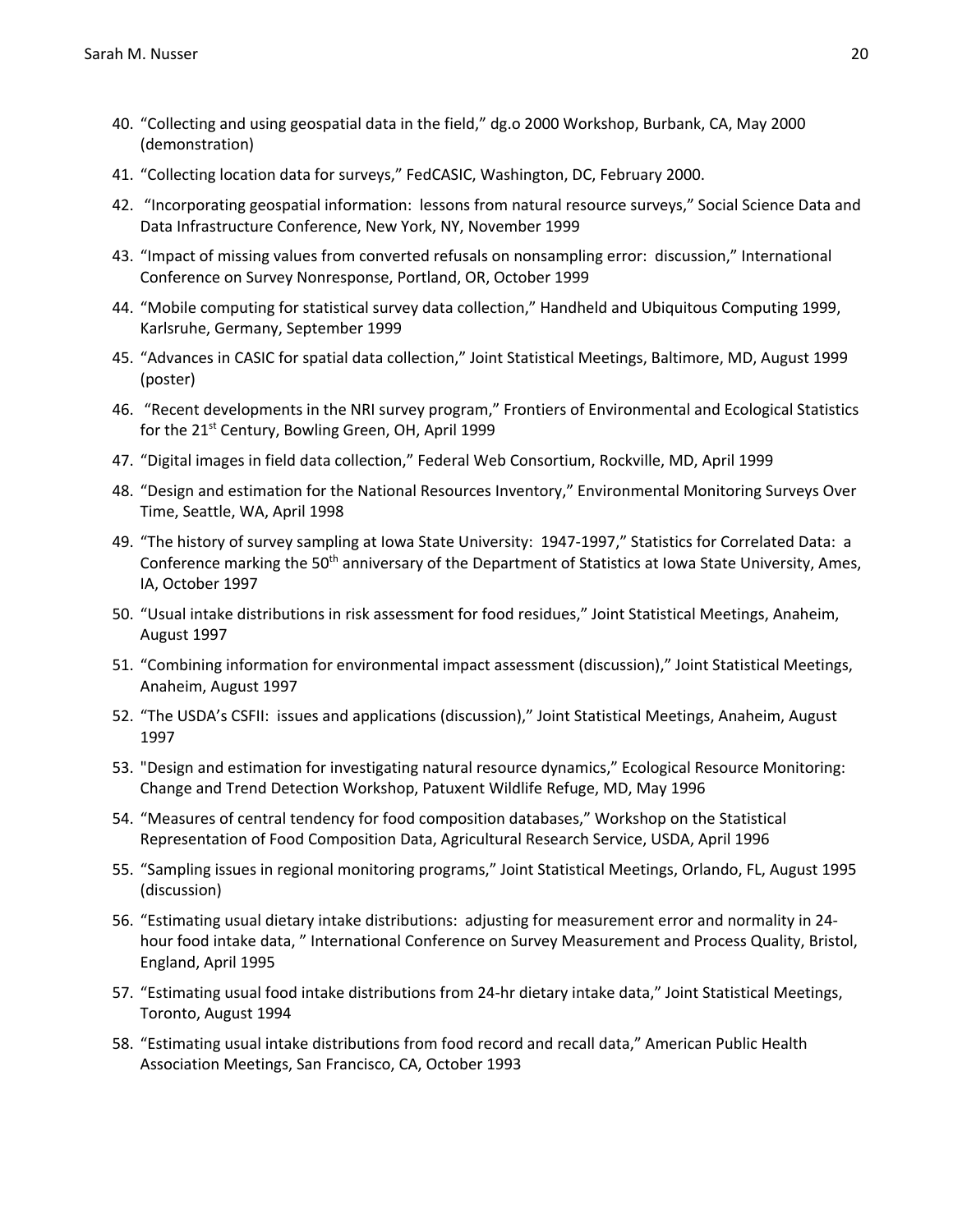59. "Failure time analyses for repeated measure event time data," Procter & Gamble Math/Stat Symposium, Cincinnati, OH, May 1991

# *Conferences: Contributed*

- 1. "Modeling physical activity distributions for populations," Joint Statistical Meetings, San Diego, CA, August 2012 (topic contributed)
- 2. "Geographic data collection for longitudinal surveys," Joint Statistical Meetings, Salt Lake City, August 2007.
- 3. "Sample designs for monitoring survey data collection," 55<sup>th</sup> Session of the International Statistical Institute, Sydney, Australia, April 2005.
- 4. "Computer-assisted data collection for geographic features," Joint Statistical Meetings, Toronto, August 2004.
- 5. "User responses to digital map tools on handheld computers," Joint Statistical Meetings, San Francisco, August 2003.
- 6. "Mobile CASIC and the survey process," Third International Association for Survey Computing Conference, Edinburgh, Scotland, September 1999
- 7. "New technologies for mobile survey data collection," Joint Statistical Meetings, Dallas, TX, August 1998.
- 8. "Web-based survey tools," American Association of Public Opinion Research, St. Louis, MO, May 1998
- 9. "Networked hand-held CASIC," Statistics Canada Symposium '97: New Directions in Surveys and Censuses, Ottawa, Canada, November 1997
- 10. "A CASIC system using hand-held computers and centralized data servers," International Statistical Institute, Istanbul, Turkey, August 1997
- 11. "Conducting surveys with personal digital assistants," International Conference on Computer-Assisted Survey Information Collection, San Antonio, TX, December 1996
- 12. "Using personal digital assistants to collect survey data," Joint Statistical Meetings, Chicago, IL, August 1996
- 13. "Analyzing ecological trends with multiple natural resource data bases," ENAR Biometrics Meetings, Richmond, VA, March 1996
- 14. "Protection status of critical habitat for nesting black terns," 57th Midwest Fish and Wildlife Conference, presented by M. E. Estey with co-authors Naugle, R. R. Johnson, K. F. Higgins, S. M. Nusser, December 1995 (poster)
- 15. "Estimating usual food intake distributions," International Dietary Assessment Methodology Conference, Boston, MA, January 1995
- 16. "Estimating usual intake distributions for foods," Joint Statistical Meetings, San Francisco, CA, August 1993
- 17. "Estimating usual intake distributions for foods," ENAR Biometrics Meetings, Philadelphia, PA, March 1993
- 18. "A semiparametric transformation to normality: application to dietary data," Joint Statistical Meetings, Atlanta, GA, August 1991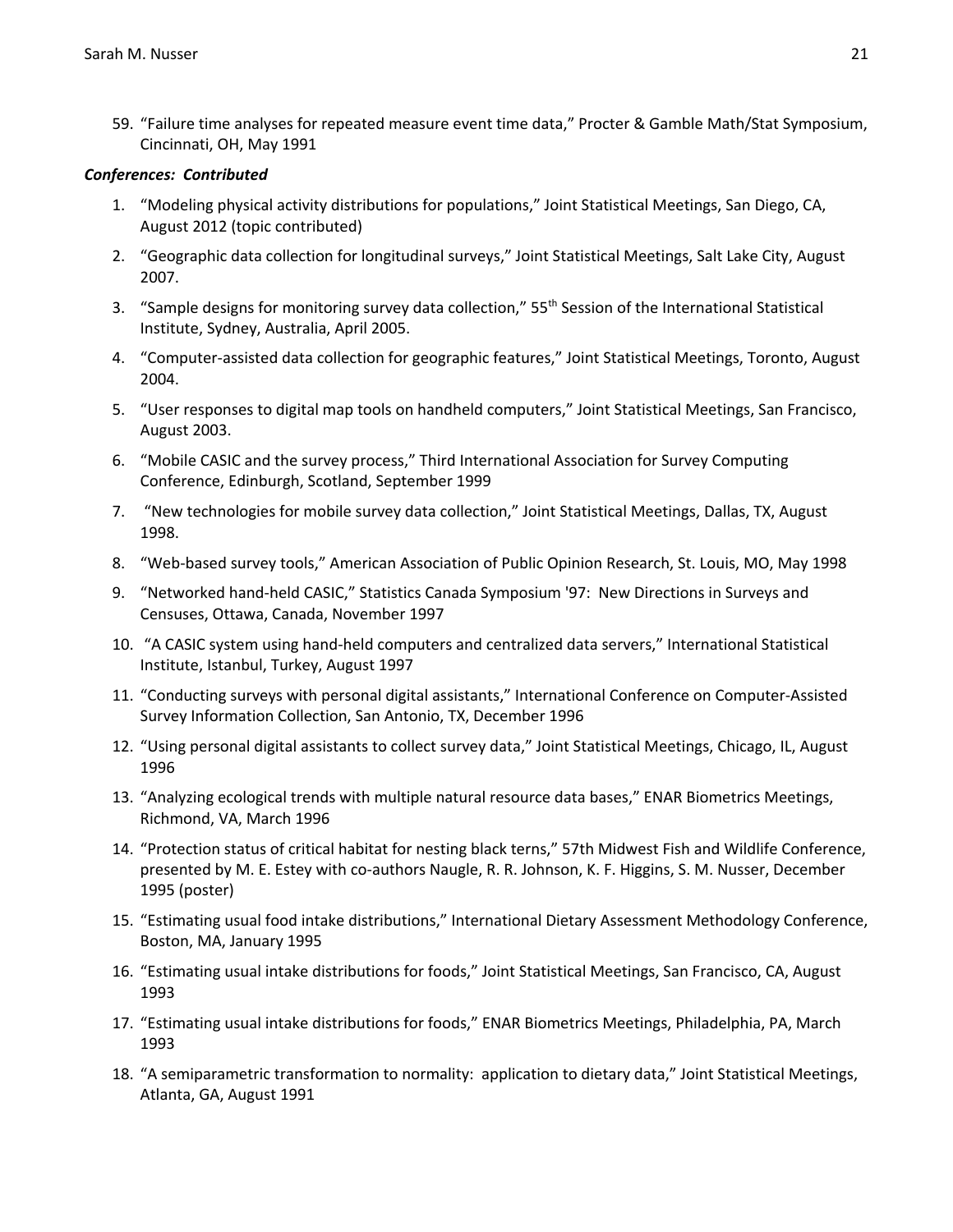- 19. "Failure time analyses for correlated data," NATO Advanced Studies Workshop on Survival Analysis and Related Topics, Columbus, OH, June 1991 (poster)
- 20. "Failure time analyses for repeated measure event time data," ENAR Biometrics Meetings, Houston, TX, March 1991
- 21. "Failure time analyses for correlated data," Joint Statistical Meetings, Anaheim, CA, August 1990
- 22. "Estimating the distribution of usual nutrient intakes: a model-based approach," American Institute of Nutrition, Charleston, SC, December 1989 (poster)
- 23. "Estimating the distribution of usual nutrient intakes: a model-based approach," ENAR Biometrics Meetings, Lexington, KY, March 1989

### *Government Agencies and Industry*

- 1. "Modeling measurement errors In physical activity data," New Zealand Ministry of Health, March 2012
- 2. "An overview of the National Resources Inventory," Statistics New Zealand, March 2012
- 3. "Modeling measurement errors In physical activity data," Westat, Rockville, MD, December 2011
- 4. "Modernizing the June Area Survey," National Agricultural Statistics Service, Fairfax, VA, October 2011
- 5. "Sample design alternatives for the June Area Survey," National Agricultural Statistics Service, Fairfax, VA, May 2011
- 6. "Applications of measurement error models to dietary intake and physical activity data," Centers for Disease Control, Atlanta, GA, August 2011
- 7. Using digital tools for collecting data in the June Area Survey," National Agricultural Statistics Service, Fairfax, VA, June 2004
- 8. "Methodological research on mobile computing tools for field data collection," American Statistical Association Census Bureau Advisory Committee Meeting, Crystal City, VA, October 2003
- 9. "Computer-assisted survey data collection using geospatial data," National Agricultural Statistics Service, Fairfax, VA, May 2003
- 10. "Using digital geospatial information to locate sample units in the field," Bureau of Labor Statistics, Washington, DC, February 2002
- 11. "Using and collecting geospatial data in mobile field environments," Digital Government Consortium, Washington, DC, November 2001
- 12. "Project Battuta: using geospatial data in mobile field environments," Digital Government Consortium, Washington, DC, November 2000
- 13. "Geostatistical Control Data for the 1997 NRI," USDA NRCS, Beltsville, December 1998
- 14. "Computer-assisted survey information collection," USDA NRCS National Cartography and Geospatial Data Center, April 1998
- 15. "Statistical aspects of the National Resources Inventory," USDA NRCS National Cartography and Geospatial Data Center, May 1997
- 16. "Statistical aspects of conducting surveys," Workshop on watershed assessment, NRCS Watershed Sciences Institute, Charlotte, NC, April 1997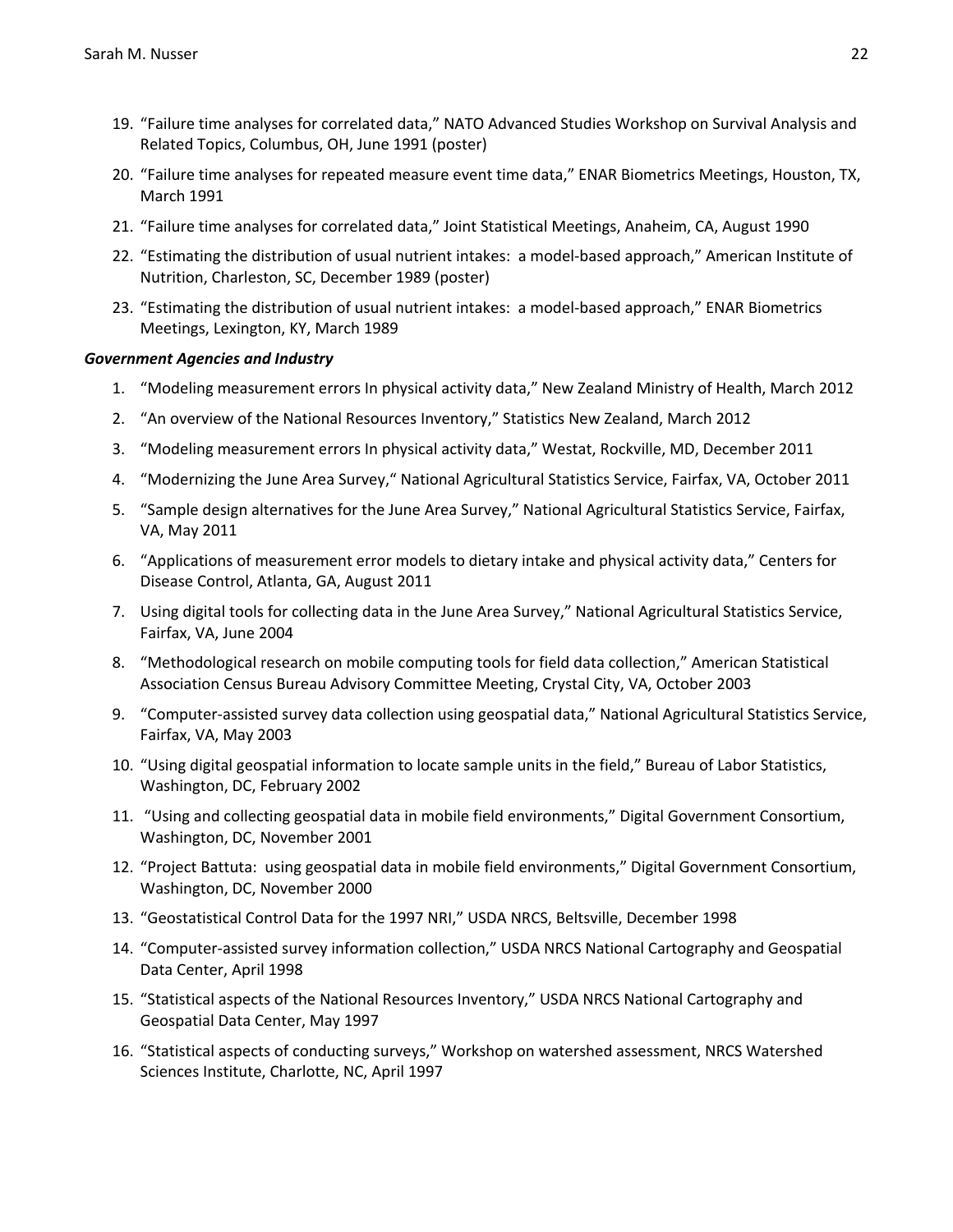- 17. "Statistical approaches to soil survey updates," USDA National Soil Survey Center, Lincoln, NE, February 1996
- 18. "Estimating usual dietary intake distributions: adjusting for measurement error and normality in 24 hour food intake data," Proctor and Gamble, Cincinnati, OH, June 1995
- 19. "Estimating usual dietary intake distributions: adjusting for measurement error and normality in 24 hour food intake data," Agricultural Research Service, USDA, June 1995
- 20. "Estimating usual dietary intake distributions: adjusting for measurement error and normality in 24 hour food intake data," National Cancer Institute, May 1995
- 21. "Estimating usual intake distributions from food record and recall data," Human Nutrition Information Service, USDA, November 1993
- 22. "Estimating the distribution of usual nutrient intakes: a model-based approach," Human Nutrition Information Service, USDA, January 1990
- 23. "Estimating the distribution of usual nutrient intakes: a model-based approach," National Cancer Institute, January 1990
- 24. "Estimating the distribution of usual nutrient intakes," Human Nutrition Information Service, USDA, April 1988

### *Educational Institutions*

- 1. "Adjusting for measurement error in physical activity data", JPSM Distinguished Lecture, Joint Program in Survey Methodology, University of Maryland, College Park, MD, April 2014.
- 2. "Modeling measurement errors In physical activity data," Massey University, New Zealand, March 2012
- 3. "Addressing measurement error in physical activity data," seminar series sponsored by Nutrition Wellness Research Center, Institute for Social and Behavioral Research, and Center for Survey Statistics and Methodology, Iowa State University, September 2009
- 4. "Evaluating sample designs for monitoring chronic wasting disease," Department of Natural Resource Ecology and Management, Iowa State University, April 2005
- 5. "Mobile computing and field data collection for statistical surveys," Department of Geography, University of Iowa, April 2003
- 6. "Survey methods for assessing land cover map accuracy," Institute for Social Research, University of Michigan, December 2002
- 7. "Geospatial data and survey data collection," Department of Statistics, Iowa State University, March 2002
- 8. "Using and collecting geospatial data in mobile field environments," Department of Geography, University of Iowa, April 2001
- 9. "Statistical Laboratory Survey Section: history and current activities," Department of Statistics (Iowa-Staters), Iowa State University, October 1998
- 10. "Statistical methods for soil survey updates," Department of Statistics, Texas A & M University, September 1997
- 11. "Statistical methods for soil survey updates," Department of Statistics, North Carolina State University, April 1997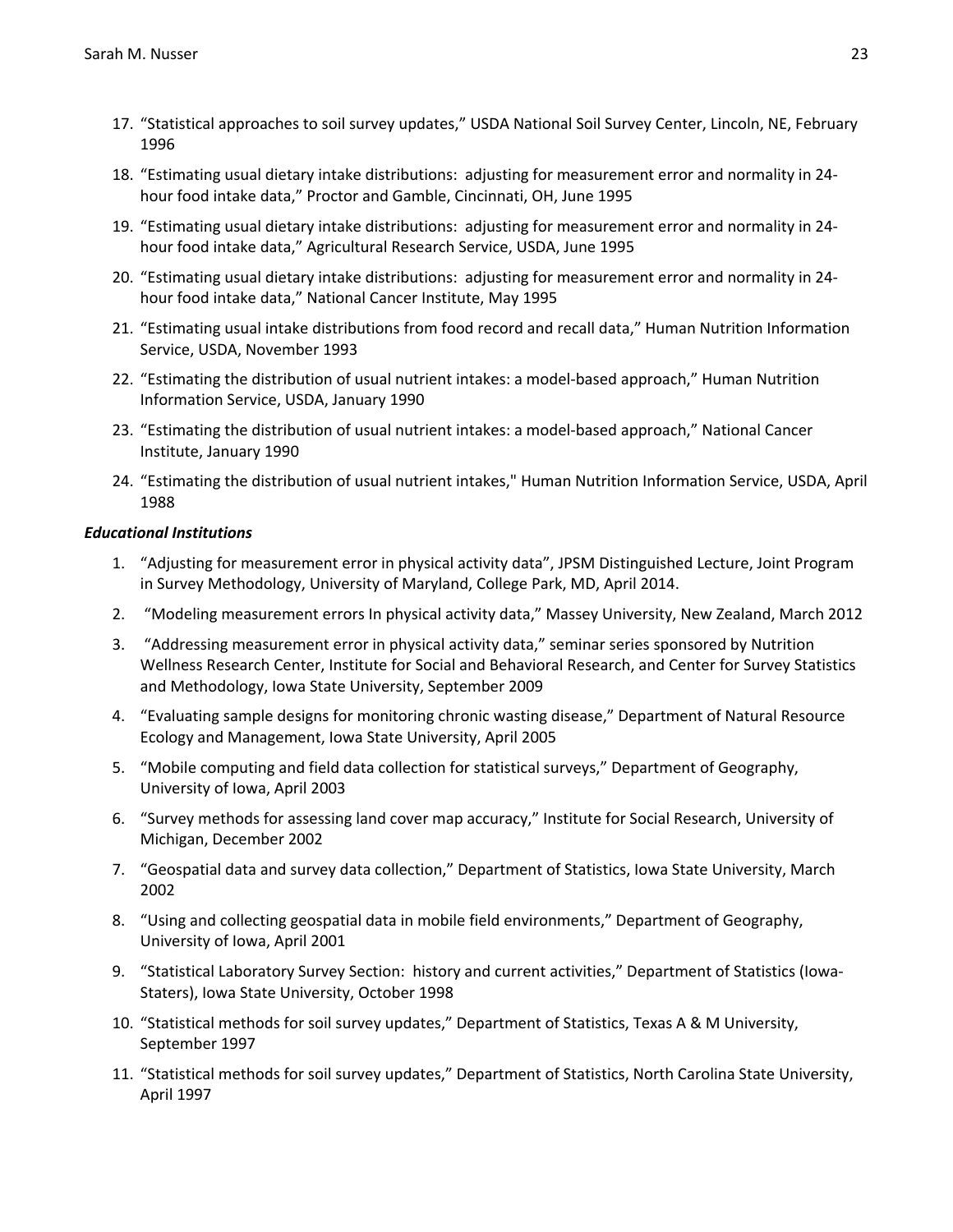- 12. "Estimating usual intake distributions for nutrients and foods," Department of Statistics, Harvard University, January 1995 (with A. L. Carriquiry)
- 13. "Conducting high quality survey research," Mayo Clinic, Rochester, MN, October 1994
- 14. "Estimating usual intake distributions from food record and recall data," Division of Biostatistics, University of Iowa, January 1994
- 15. "Estimating usual intake distributions from food record and recall data," Department of Food Science and Human Nutrition, Iowa State University, October 1993
- 16. "The Statistical Laboratory's Survey Section: perspectives on the past, present and future," Department of Statistics, Iowa State University, October 1993
- 17. "Failure time analyses for repeated measure event time data," Department of Statistics, Pennsylvania State University, November 1992
- 18. "A semiparametric transformation to normality: application to dietary data," Department of Statistics, Iowa State University, October 1991
- 19. "Failure time analyses for correlated data," Department of Statistics, Iowa State University, May 1990
- 20. "Estimating the distribution of usual nutrient intakes: a model-based approach," Center for Agricultural and Rural Development, Iowa State University, February 1989
- 21. "Estimating the distribution of usual nutrient intakes: a model-based approach," Department of Statistics, Iowa State University, October 1988

## **AFFLIATION WITH CENTER FOR SURVEY STATISTICS AND METHODOLOGY (CSSM)**

Directed CSSM (and predecessor Statistical Laboratory Survey Section) 1992-2004 and 2007-2010.

Directed the ISU-USDA Natural Resources Conservation Service cooperative agreement activities for the National Resources Inventory (1992-2014), totaling approximately \$3 million per year. Also directed more recent ISU-Bureau of Land Management and ISU-USDA National Agricultural Statistics Service cooperative agreement activities through 2014. Projects involved 5 survey statistics faculty, 5-9 graduate students, 25 methodology and survey systems staff.

Consulted with on- and off-campus researchers on sample design, questionnaire development, coding, data quality, weighting, and statistical analysis. Clients include ISU faculty and graduate students, ISU administration officials and program directors, and researchers in state, federal and nonprofit agencies.

### **TEACHING**

### *Courses Taught*

| Statistics 415 (1 cr) | Selection Bias and Measurement Error, Fall 2012                                                                                                             |
|-----------------------|-------------------------------------------------------------------------------------------------------------------------------------------------------------|
| Statistics 401 (4 cr) | Statistical Methods for Research Workers in the Biological Sciences<br>Spring 2013, Spring 2011, Spring 2010, Fall 2008, Fall 2007, Fall 2006, Fall<br>1996 |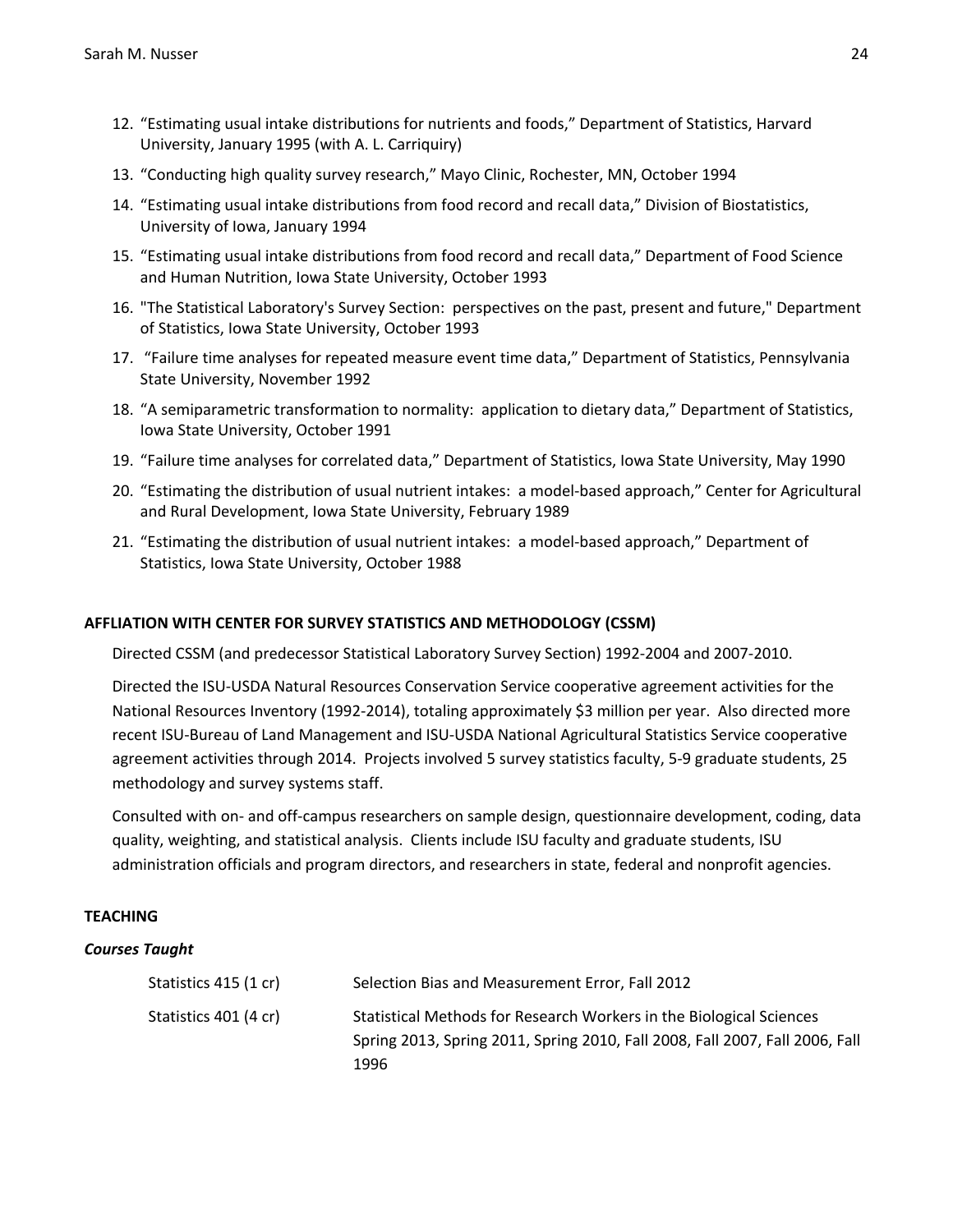| Statistics 421 (3 cr)  | <b>Survey Sampling Techniques</b>                                                                         |
|------------------------|-----------------------------------------------------------------------------------------------------------|
|                        | Spring 2005, Spring 2004, Spring 2003, Spring 2002, Spring 2000, Spring<br>1998, Spring 1995, Spring 1994 |
| Ecology & Evolutionary | Statistical Applications in Ecology and Evolutionary Biology                                              |
| Biology 698            | Fall 1998 (4 weeks on survey sample design and estimation)                                                |

### **GRADUATE EDUCATION**

### *Major Professor: MS*

- 1. Cherié Alf (Summer 2008)
- 2. Nick Beyler (Summer 2007)
- 3. Joey Pan (Summer 2005)
- 4. Ling Huang (Summer 2005)
- 5. Courtney Kies (Spring 2003)
- 6. Lixin Qu (Spring 2003)
- 7. Jason Legg (Fall 2002)
- 8. Cristiano Ferraz (Fall 2001)
- 9. Carston Botts (Summer 2001)
- 10. Dorin Drignei (Spring 2000)
- 11. Kara Perritt (Fall 1997)
- 12. Heidi Shierholz (Spring 1996)
- 13. Pamela Abbitt Arroway(Fall 1995)
- 14. Zugeng Zheng (Summer 1995)
- 15. Kelli Leonard (Spring 1994)
- 16. Stephanie Schaller (Fall 1993)

# *Major Professor: PhD*

- 1. Stephanie Zimmer (2018, co-directed with J. Kim)
- 2. Minsun Kim Riddles (2013, co-directed with J. Kim)
- 3. Nick Beyler (2010, co-directed with W. A. Fuller)
- 4. Emily Berg (2010, primarily directed by W. A. Fuller)
- 5. Michelle Rusch (2008, Human Computer Interaction, co-directed with L. L. Miller)
- 6. Jason Legg (2006, co-directed with W. A. Fuller)
- 7. Cristiano Ferraz (2004, co-directed with J. D. Opsomer)
- 8. Pamela Abbitt Arroway (1999, co-directed with F. J. Breidt)

# **MEMBERSHIPS (STATISTICS)**

American Statistical Association International Association of Survey Statisticians International Statistical Institute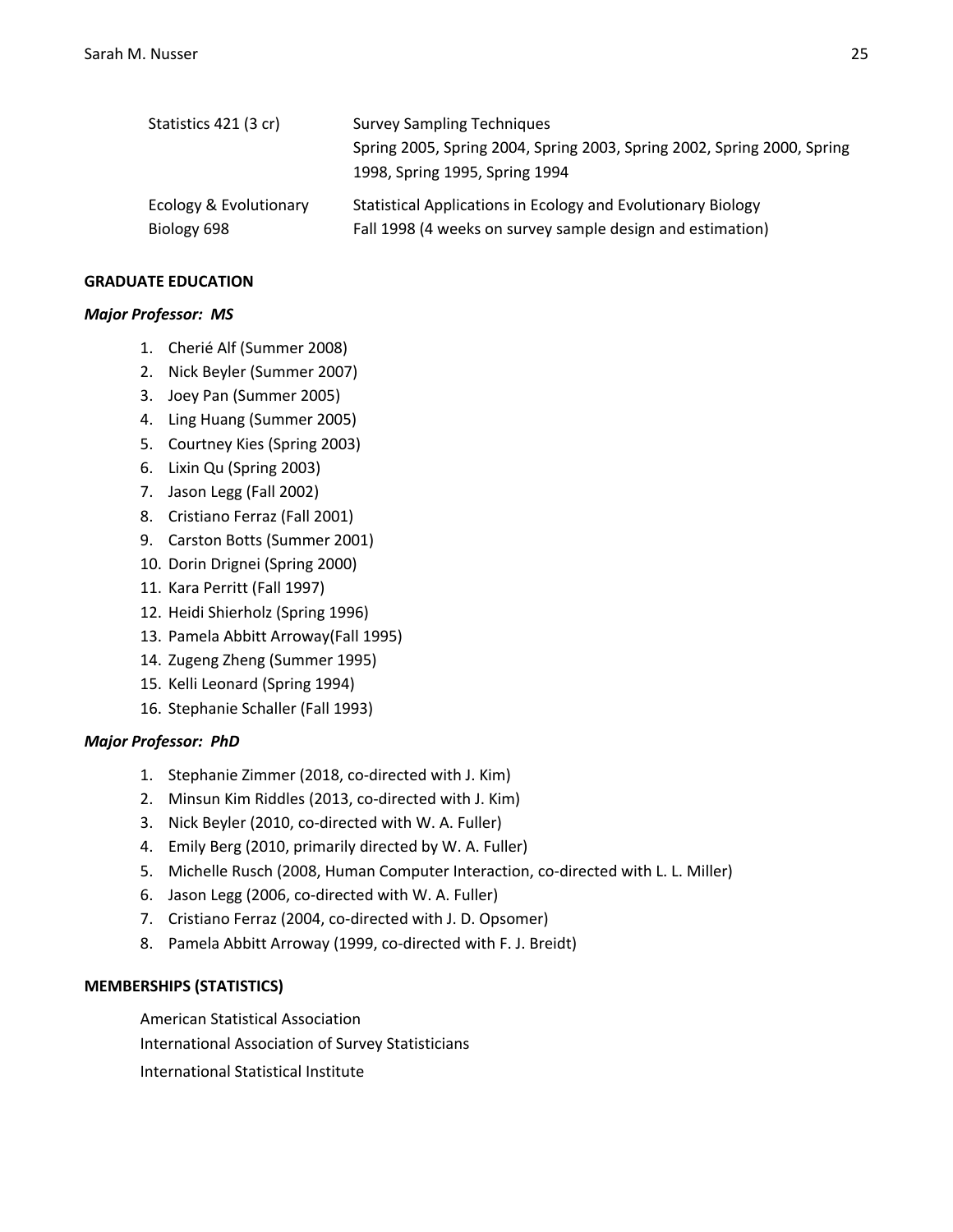### **EXTERNAL PROFESSIONAL SERVICE**

- 2013-2015 Member, Scientific Advisory Committee, Global Strategy to Improve Agricultural and Rural Statistics, UN Food and Agriculture Organization
	- 2014 Member, Steering Committee on Data and Research to Improve the U.S. Food Availability System and Estimates of Food Loss: A Workshop, National Research Council
	- 2013 Chair, External Review Panel for the Joint Program for Survey Methodology, University of Maryland, College Park
	- 2012 Member, National Academies *Expert Panel Review of Proposed Dual-System Estimation Approach for the Census of Agriculture*, commissioned by the Committee on National Statistics
	- 2011-2012 Member, National Academies *Panel on Redesigning the BLS Consumer Expenditure Surveys*, commissioned by the Committee on National Statistics
	- 2009-2012 Member, Technical Working Group for the *National Household Food Purchase and Acquisition Survey*, Mathematica Policy Research
	- 2009-2012 Member, National Academies *Panel on Estimating Children Eligible for School Nutrition Programs from the American Community Survey*, commissioned by the Committee on National Statistics
	- 2009-2011 Chair-elect, Chair, Past-chair, Council of Sections Governing Board, American Statistical Association
	- 2006-2011 Member and Chair (2009), Census Bureau Scientific Advisory Committee (formerly Advisory Committee of Professional Associations, American Statistical Association representative)
		- 2010 Member, NIH Review Panel for Improving Diet and Physical Activity Assessment
	- 2008-2009 Treasurer (2008) and Secretary (2009), Section on Statistics and the Environment, American Statistical Association
	- 2005-2009 Member, Council of the International Association of Survey Statisticians
		- 2007 Member, NIH Biostatistical Methods and Research Design (BRMD) Study Section Review Panel
	- 2005-2007 Member, National Academies *Panel on Social Security Representative Payees*
	- 2005-2007 Chair, 2007 Cochran-Hansen Prize Committee (for young statisticians in developing and transitioning countries), International Association of Survey Statisticians
	- 1999-2002, Organizer, *Workshop on technologies for survey data collection* **(**mobile computing,
	- 2004-2005, GIS, sensors) **for** annual FedCASIC Conference
		- 2007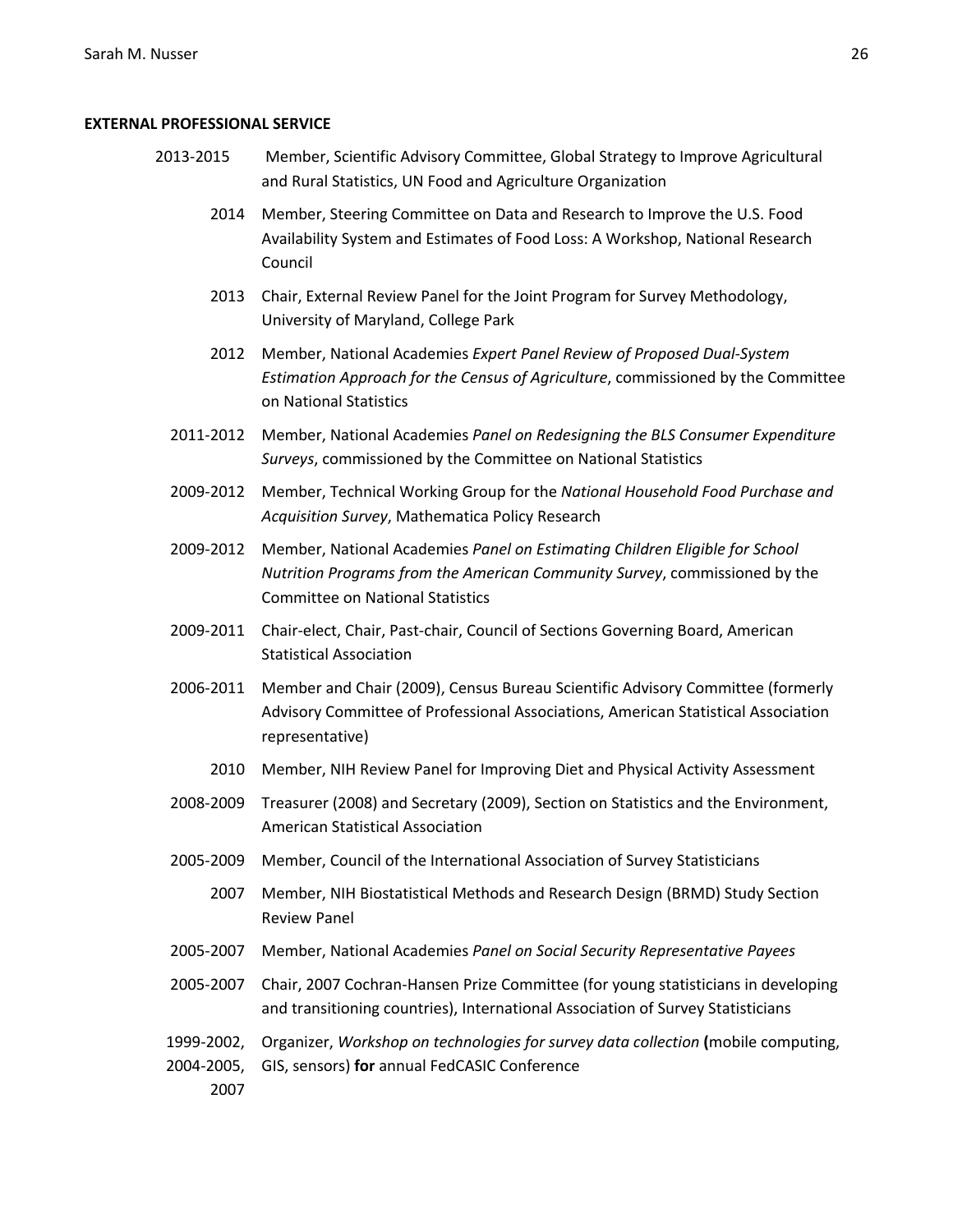- 2004-2006 Chair-elect, Chair, Past-chair, Survey Research Methods Section, American Statistical Association
	- 2006 Member, NIH Improving Diet and Physical Activity Assessment (HOP D-50) Review Panel
	- 2005 Member, External review committee for University of Nebraska Lincoln Statistics Department
- 2002-2005 ASA representative (2002-2004) and IBS representative (2005) for Management Committee for the *Journal of Agricultural, Biological and Environmental Statistics*
- 2001-2005 Advisory Group for the Behavioral Risk Factor Surveillance System, Survey Research Methods Section, American Statistical Association
	- 2004 Committee of Visitors (COV) to review NSF Division of Social and Economic Sciences programs in Methodology, Measurement, and Statistics; Science and Technology Studies; and Societal Dimensions of Engineering, Science, and Technology
- 2001-2002 Treasurer, Survey Research Methods Section, American Statistical Association
	- 2001 Participant, *Workshop on the Intersection of Geospatial Information and Information Technology*, National Academies Computer Science and Telecommunications Board
	- 2001 Guest Panelist, *Future Census Methods Research Panel*, National Academies Committee on National Statistics
	- 2001 Scientific Committee, *Specialist Meeting on Location-based Services*, National Center for Geographic Information and Analysis
- 2000-2001 Panelist for NSF Survey Methodology proposal review (2 years)
- 2000-2001 Scientific Committee, 7<sup>th</sup> International Blaise Users Conference
- 1997-present National Selection Board for Undergraduate Internships in Federal Statistical Agencies
	- 1996-2001 Survey Review Committee, American Statistical Association
	- 1997-1999 Associate Editor for *Biometrics*
	- 1997-1998 Organizing Committee, Conference on *Environmental Monitoring Surveys Over Time*, co-sponsored by Environmental Protection Agency, National Research Center for Statistics and the Environment, US Forest Service, Natural Resources Conservation Service.
	- 1997-1998 Ad-hoc Committee on New Member Initiatives (Chair), Survey Research Methods Section, American Statistical Association
	- 1995-1996 Publications Officer, Biometrics Section, American Statistical Association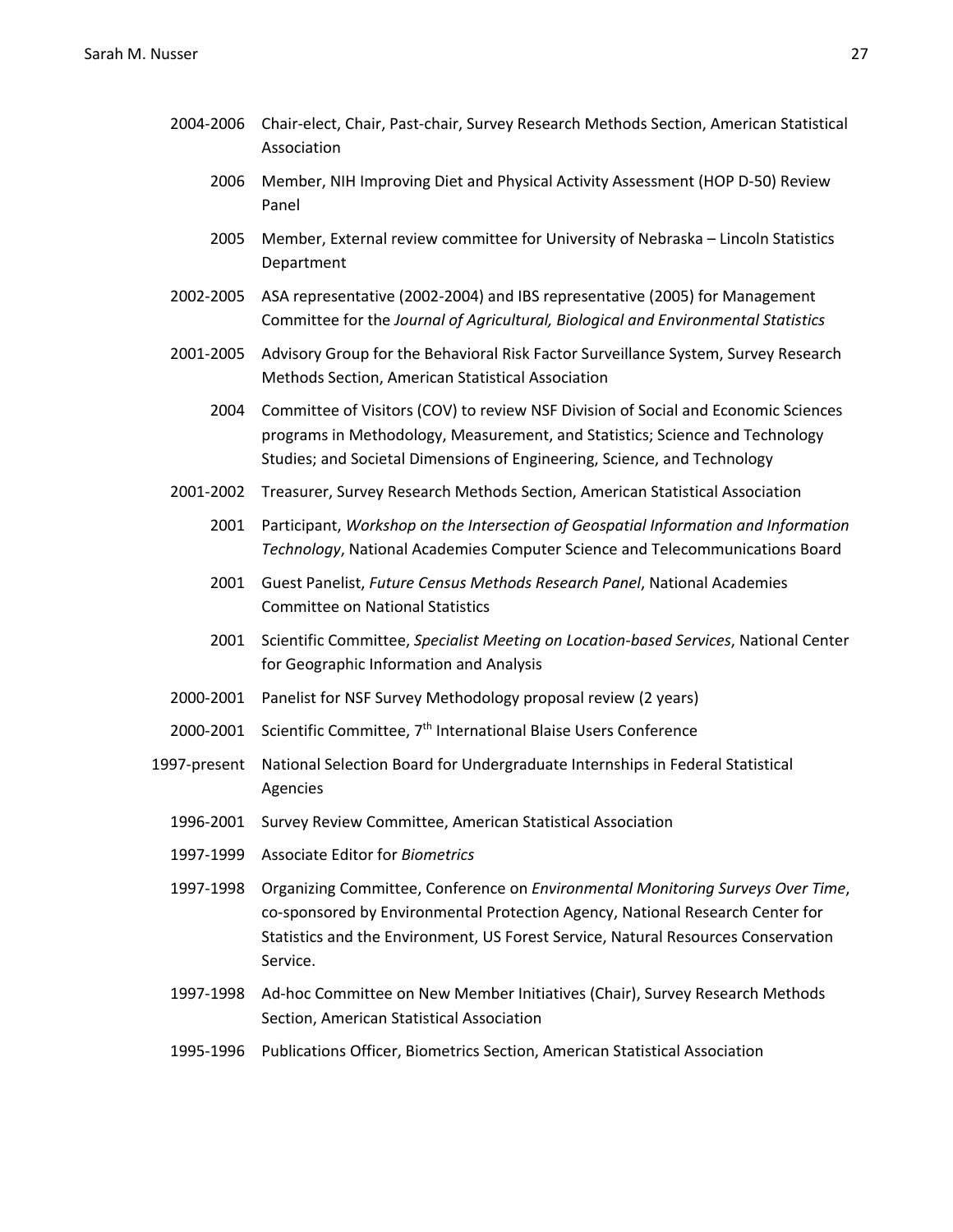1993-1994 Participant, Quantitative Literacy Program for Secondary Educators in Iowa, American Statistical Association

## **IOWA STATE UNVIERSITY PROFESSIONAL SERVICE**

#### *University Programs and Committees*

- 2009-2010 Member, Organizing committee for Nutrition and Wellness Research Center's 2010 symposium on *Methodological and Statistical Challenges in Obesity and Health Research* (co-sponsored by ISBR and Center for Survey Statistics and Methodology and by the Institute for Social and Behavioral Research)
- 1999-2010 GIS Facility Steering Committee
	- 2009 2050 Challenge Task Force for Research (input to ISU's 2010-2015 Strategic Plan)
	- 2005 Speaker, Frontiers of the Discipline (Physical and Mathematical Sciences), for incoming College of Liberal Arts and Sciences undergraduates
	- 2004 Carver Trust Grants Review Committee
- 2003-2004 President's Task Force on Centers and Institutes
	- 1999 Presenter, Road Less Traveled Conference for High School Girls, Program for Women in Science and Engineering
- 1997-1998 Search Committee for Director of Academic Information Technology
	- 1994 University Strategic Planning Committee for Information Technology
- 1992, 1993 Mentor, Program for Women in Science and Engineering Undergraduate Summer Internships

### *Departmental Committees*

- 2012-2014 Department of Statistics Chair Search Committee
- 2012-2014 Promotion and Tenure Committee
- 2012-2013 Curriculum Committee
	- 2012 Director of Statistical Consulting and of Survey & Behavioral Research Services Search Committee
- 2007-2011 Advisor, ISU STATCOM (statistics graduate student service organization)
- 2010-2011 Memorial Lectures Committee (Chair)
- 2009-2011 Honors and Awards Committee
- 2009-2011 Advisory Committee to the Chair
- 2005-2009 Statistical Laboratory 75<sup>th</sup> Anniversary Committee (chair, 2008-2009)